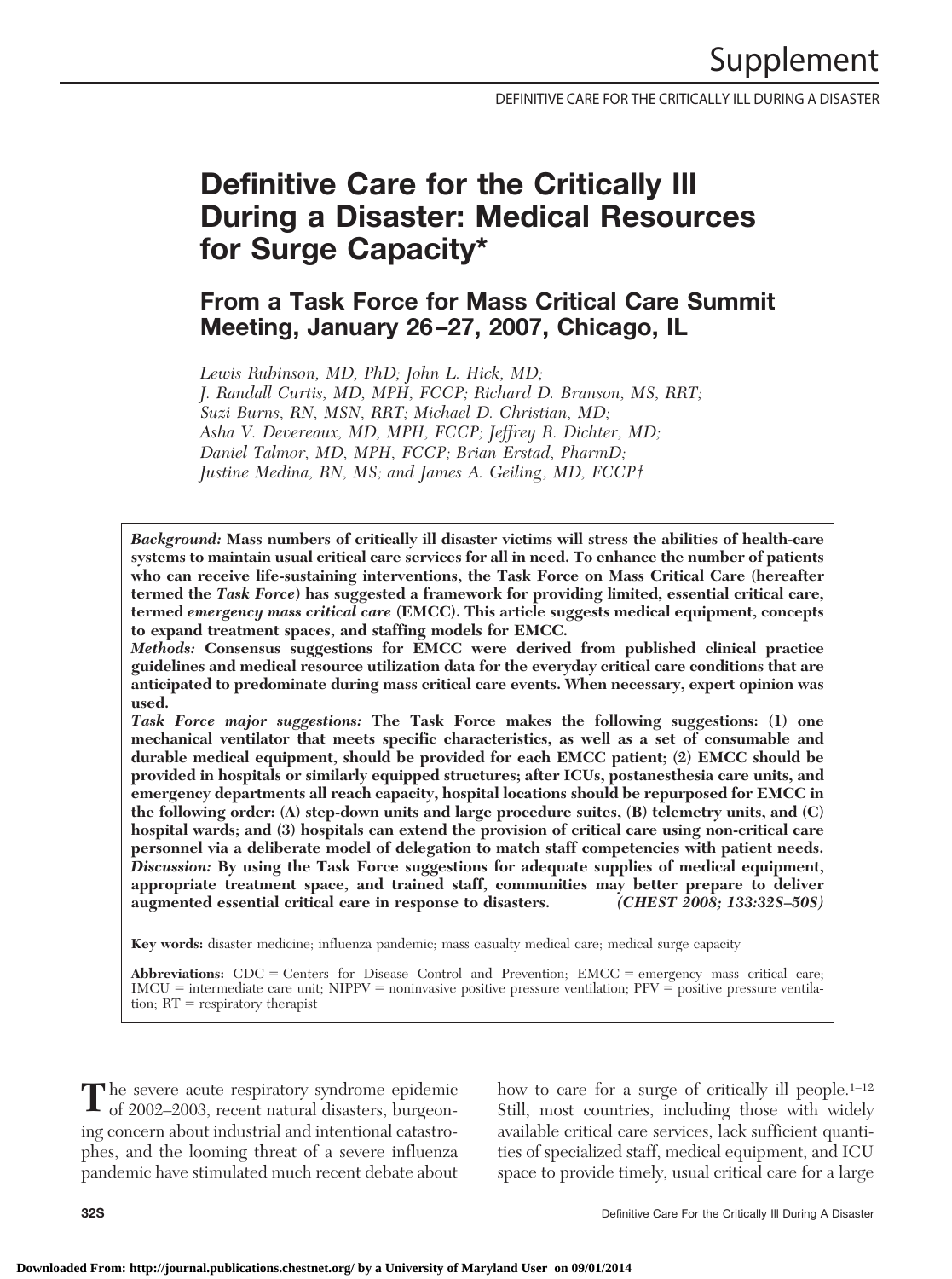influx of additional patients (see "Definitive Care for the Critically Ill During a Disaster: Current Capabilities and Limitations"). Provision of essential rather than limitless critical care will be needed to allow many additional community members to access key life-sustaining interventions during disasters.

Without pre-event critical care surge planning, the quantities and types of medical resources that remain available will dictate which elements of critical care can be maintained. There is no guarantee that effective critical care interventions will be provided. Alternatively, critical care professionals could decide prior to an event what constitutes essential critical care practices and the associated staffing, medical equipment, and treatment space requirements. Critical care disaster preparedness efforts can then be focused to ensure that these crucial resources remain available in sufficient quantity during disasters in order to maximize delivery of essential critical care.

The Task Force for Mass Critical Care (hereafter referred to as the *Task Force*) was convened in January 2007 and defined emergency mass critical care (EMCC) as a circumscribed set of key critical care therapeutics and interventions, as well as the necessary supporting medical resources required to maintain continuity of sufficient critical care services during a catastrophe (Table 1 and "Definitive Care

The views expressed in this article do not represent official positions of the Department of Veterans Affairs.

Manuscript received November 4, 2007; revision accepted March 3, 2008.

Reproduction of this article is prohibited without written permission from the American College of Chest Physicians (www.chestjournal. org/misc/reprints.shtml).

*Correspondence to: Lewis Rubinson, MD, PhD, University of Washington, Harborview Medical Center, Campus Box 359762, 325 Ninth Ave, Seattle, WA 98104; e-mail: rubinson@u.washington.edu* **DOI: 10.1378/chest.07-2691**

for the Critically Ill During a Disaster: A Framework for Optimizing Critical Care Surge Capacity"). The Task Force suggests that hospitals with ICUs plan to provide modified but sufficient critical care for a daily patient census triple their baseline ICU capacity for up to 10 days without adequate external assistance (see "Definitive Care for the Critically Ill During a Disaster: A Framework for Optimizing Critical Care Surge Capacity"). Additional details regarding the Task Force are summarized elsewhere (see "Summary of Suggestions From the Task Force for Mass Critical Care Summit"). This current document suggests quantities of essential medical equipment, treatment space expansion concepts, and staffing models to assist emergency planners, clinical staff, and public health officials to meet these capacity goals.

### Development of Task Force Suggestions for Medical Resources

The majority of the 15 US Department of Homeland Security national planning scenarios have clear potential to cause mass critical illness and injuries.13 These scenarios are likely to require additional medical supplies for the response, but at the same time they have a high potential to interrupt the supply of medical equipment at multiple points along the path from manufacturer to distributor to local health-care facilities. Current hospital reliance on "just-in-time" and stockless material management systems to reduce storage and inventory costs<sup>14</sup> leave institutions with vulnerably low reserves of key consumables and durable medical equipment.15 Critical care equipment is no exception (Lewis Rubinson, MD, PhD; unpublished data; December 2007), so the quantity of additional critically ill patients a hospital can care for without resupply is impressively small. (See "Definitive Care for the Critically Ill During a Disaster: Current Capabilities and Limitations.")

Avoiding preparation to increase the availability of key medical resources will profoundly limit the capabilities of hospitals to offer many victims lifesustaining care when needed during a mass critical care event. Nevertheless, expecting all hospitals to stockpile multiples of every conceivable piece of critical care consumable and durable medical equipment for use only during low-frequency/ high-consequence events is unrealistic and perhaps even reckless.14 Optimal critical care disaster preparedness calls for a resource strategy between these two extremes. The limited scope of care suggested for EMCC (see "Definitive Care for the Critically Ill During a Disaster: A Framework for Optimizing Critical Care Surge Capacity") affords

<sup>\*</sup>From the University of Washington (Dr. Rubinson), Seattle, WA; Hennepin County Medical Center (Dr. Hick), Minneapolis, MN; Harbor View Medical Center (Dr. Curtis), Seattle, WA; University of Cincinnati (Mr. Branson), Cincinnati, OH; University of Virginia (Ms. Burns), Charlottesville, VA; Mount Sinai Hospital/University Health Network (Dr. Christian), Toronto, ON, Canada; Sharp Coronado Hospital (Dr. Devereaux), Coronado, CA; Presbyterian Hospital (Dr. Dichter), Albuquerque, NM; Beth Israel Deaconess Medical Center (Dr. Talmor), Boston, MA; University of Arizona (Dr. Erstad), Tucson, AZ; American Association of Critical Care Nurses (Ms. Medina), Aliso Viejo, CA; White River Junction VA Medical Center and Dartmouth Medical School (Dr. Geiling), Hanover, NH. †A list of Task Force members is given in the Appendix.

During the period of the project, Dr. Rubinson initially received partial salary support from a contract with the Strategic National Stockpile program at the CDC Coordinating Office for Terrorism and Preparedness and Emergency Response. He then received full salary support through an Interagency Position Agreement at the CDC Division of Healthcare Quality Promotion. The findings and conclusions in this manuscript are those of the author and do not necessarily represent the views of the CDC. The other authors have no conflicts of interest to disclose.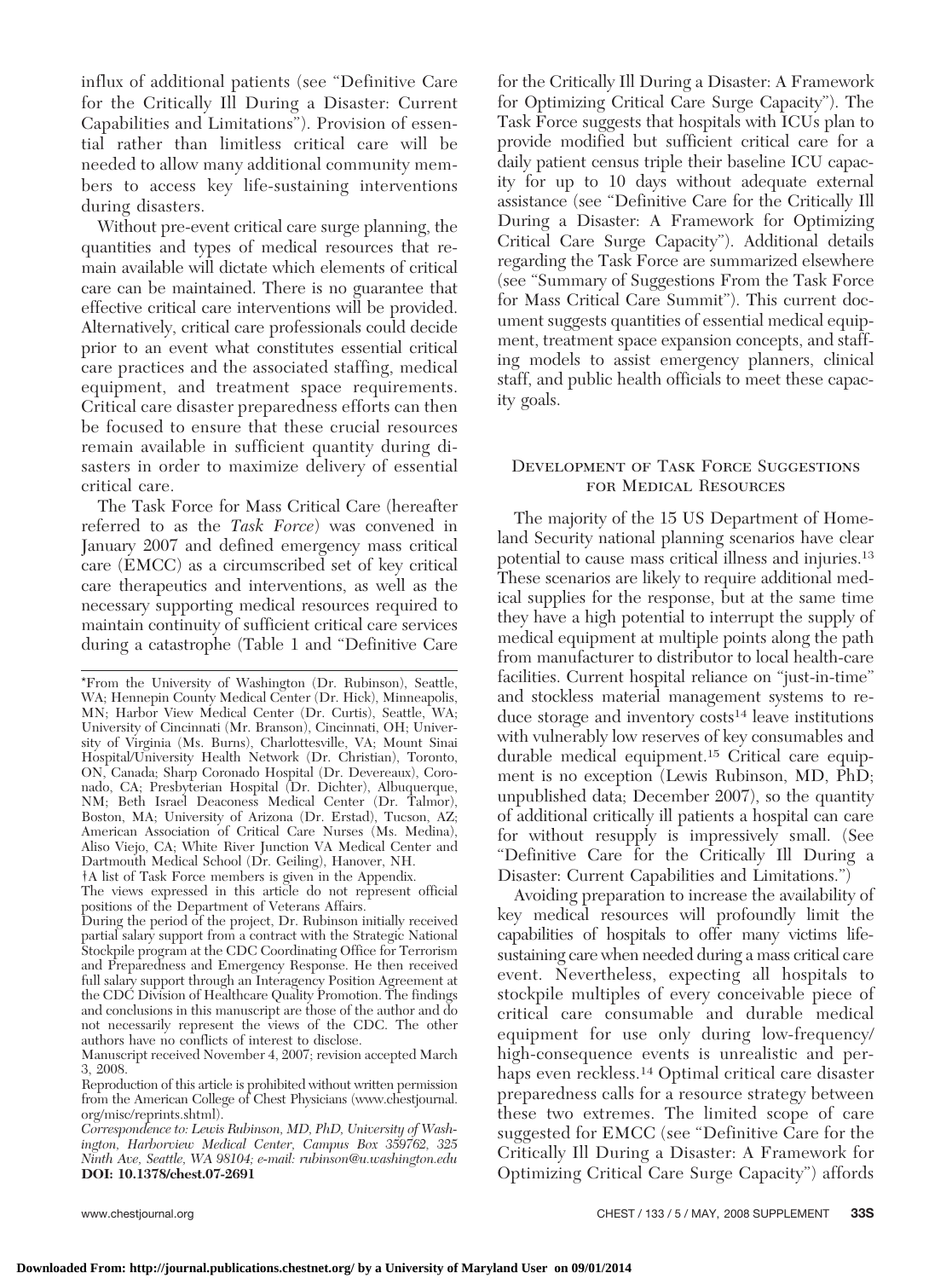#### PPV

3.1: EMCC requires one mechanical ventilator per concurrent patient receiving sustained ventilatory support.

3.2: PPV equipment purchased for surge capacity should at a minimum do the following: (1) be able to oxygenate and ventilate most pediatric and adult patients with either significant airflow obstruction or ARDS; (2) be able to function with low-flow oxygen and without high-pressure medical gas; (3) accurately deliver a prescribed minute ventilation in nonspontaneously breathing patients, and (4) have sufficient alarms to alert the operator to apnea, disconnect, low gas source, low battery, and high peak airway pressures.

#### Pharmaceuticals

3.3: To optimize medication availability and safe administration, the Task Force suggests that modified processes of care should be considered prior to an event, such as the following: (1) rules for medication substitutions, (2) rules for safe dose or drug frequency reduction, (3) rules for conversion from parenteral administration to oral/enteral when possible, (4) rules for medication restriction (*eg*, oseltamavir if in short supply during an influenza pandemic), and (5) guidelines for medication shelf life extension. Treatment space

3.4: EMCC should occur in hospitals or similarly designed and equipped structures (*eg*, mobile medical facility designed for critical care delivery, veterinary hospital, or outpatient surgical procedure center). After ICUs, postanesthesia care units, and emergency departments reach capacity, hospital locations for EMCC should be prioritized in the following order: (1) IMCUs, step-down units, and large procedure suites; (2) telemetry units; and (3) hospital wards.

3.5: Nonmedical facilities should be repurposed for EMCC only if disasters damage regional hospital infrastructure by making hospitals unusable and if immediate evacuation to alternate hospitals is unavailable.

Staff

3.6: Principles for staffing models should include the following: (1) patient care assignments for caregivers should be managed by the most experienced clinician available; (2) assignments should be based on staff abilities and experience; (3) delegation of duties that usually lie within the scope of some workers' practice to different health-care workers may be necessary and appropriate under surge conditions; and (4) systematic efforts to reduce care variability, procedure complications, and errors of omission must be used when possible.

the opportunity to construct a more restricted list of medical resources for critical care surge capacity (Tables 2– 4). This abridged set of resources is intended to make sufficient critical care surge capability achievable by most communities.

The Task Force sought to define the types and quantities of medical equipment, as well as the treatment space characteristics and staff competencies for EMCC. The primary objective guiding the derivation of the suggested resource lists and concepts was to maximize the ratio of clinical benefit to preparedness cost. In a separate document, the Task Force suggests that hospitals with ICUs plan to provide modified but sufficient critical care for a total daily census of critically ill patients equal to triple baseline ICU capacity for up to 10 days without adequate external assistance (see "Definitive Care for the Critically Ill During a Disaster: A Framework for Optimizing Critical Care Surge Capacity"). In this document, when quantities of equipment are presented, the suggestions reflect the requirements for 10 patient treatment spaces over a duration of 10 days. Communities are encouraged to determine their total equipment needs to meet their EMCC capacity goals.

The Task Force assumes durable medical equipment requirements to be one device for each treatment space for the entire 10-day period. To determine the suggested quantities of consumable medical equipment, the Task Force used (when available) published clinical practice guidelines and medical resource consumption data regarding everyday ICU management of common critical care syndromes that are anticipated to be predominant medical conditions during mass critical care events (*eg*, ARDS and severe sepsis). As a result of the paucity of published medical resource data for these conditions, most of the Task Force suggestions had to be derived empirically from the extensive, multiprofessional expertise of Task Force members in the fields of critical care, the military, and disaster medicine. To account for the impact of patient turnover on required consumable medical equipment, a supply buffer was developed. The premise for this additional quantity of equipment is that not all critically ill disaster victims will require 10 days of critical care; some will improve and no longer require critical care, and others will die. The next patient who is admitted to the same critical care treatment space will then require new consumable medical equipment, and thus the actual consumable equipment requirement will be greater than that calculated for one patient for 10 days. Given the lack of definitive data to estimate the additional equipment necessary to account for patient turnover across the range of plausible mass critical care events, the Task Force suggests that the supply buffer should be an additional 30% of consumables above what one individual patient would require for 10 days (130% of the resource; *ie*, plan on 1.3 endotracheal tubes per patient). The Task Force considers an additional 30% supply to be within the range of plausible need and still would not add a major financial barrier, which impedes most communities from adhering to the suggestions; 20% or 40% could just as easily be justified by individual communities. The Task Force also recog-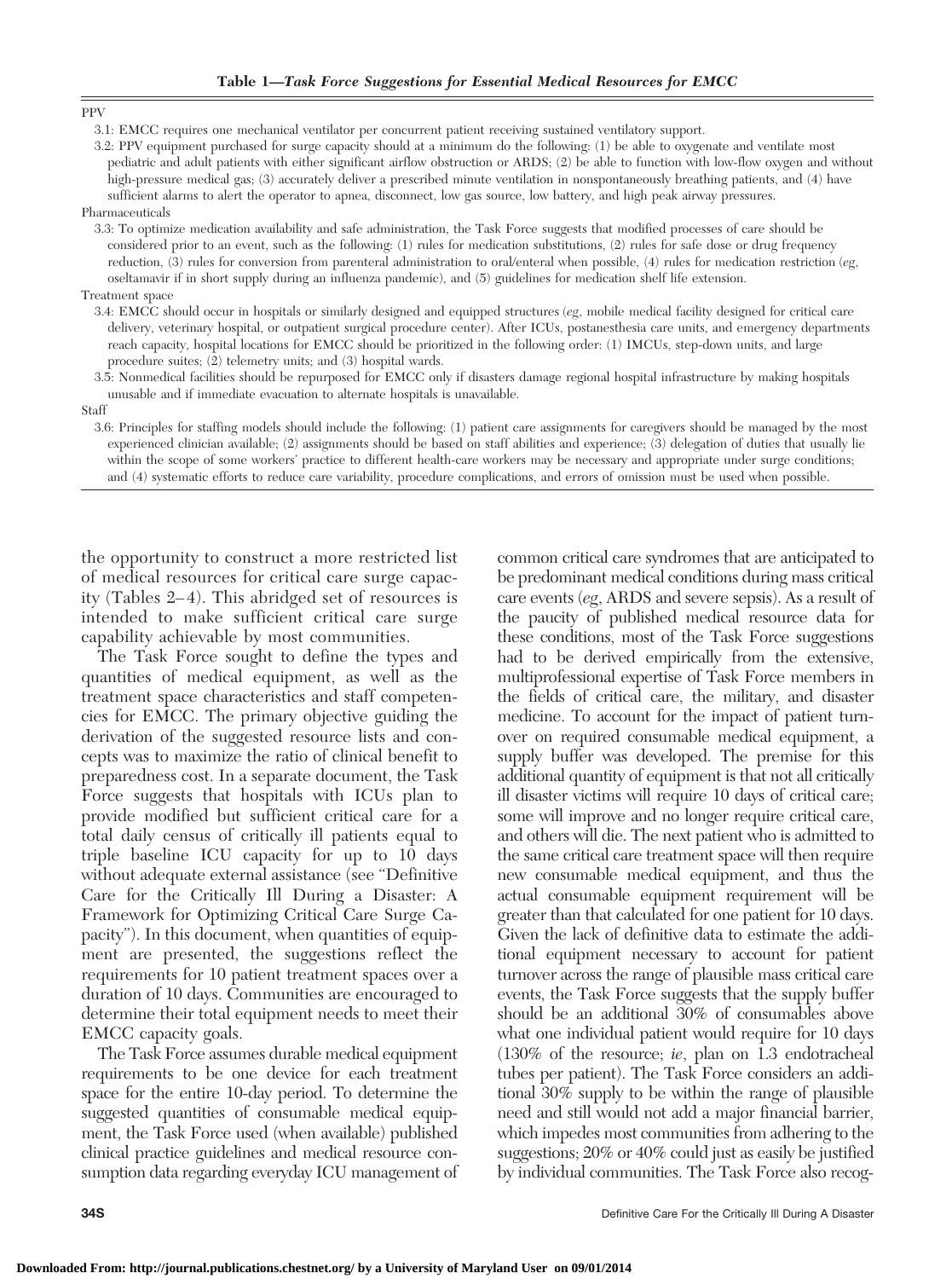| Ventilator Criteria                                                                           | Mandatory Characteristics                                                                                                                                                                                                                                                                                                                                                                                                                                                                                                                                                                                                                        | Beneficial, Optional Characteristics                                                                                                                                                                                                                                                                                                                                                                                                                                                          |
|-----------------------------------------------------------------------------------------------|--------------------------------------------------------------------------------------------------------------------------------------------------------------------------------------------------------------------------------------------------------------------------------------------------------------------------------------------------------------------------------------------------------------------------------------------------------------------------------------------------------------------------------------------------------------------------------------------------------------------------------------------------|-----------------------------------------------------------------------------------------------------------------------------------------------------------------------------------------------------------------------------------------------------------------------------------------------------------------------------------------------------------------------------------------------------------------------------------------------------------------------------------------------|
| Operating characteristics<br>Power source                                                     | AC with battery backup and ability to run without gas source; $\geq 4$ -h duration using standard<br>low-flow oxygen source at 4 L/min and 10 L/min; not 50 to 55 pounds per square inch of<br>breaths/min; 15 mL/cm H <sub>2</sub> O compliance; 20 cm H <sub>2</sub> O/L/s resistance; 10 cm H <sub>2</sub> O PEEP;<br>least 4 h in duration at the following: assist-volume control; 16 L minute ventilation; 35<br>evaluation of battery duration based on patient requirements for ARDS <sup>16</sup> should be at<br>$1.2$ I:E<br>oxygen or medical air source; and                                                                        | full charge by AC current source within 4 h; demonstrated range of<br>Pneumatic operable (as additional power source option); external battery<br>option $> 10$ h on defined battery settings and total weight of kitted<br>$materia$ remains $\lt 30$ pounds; can recharge battery from null to<br>Voltage: AC, $-25$ to $+15\%$ of nominal value; DC, $-15$ to $+25\%$<br>Frequency: $AC$ , $-5$ to $+5\%$ of nominal value<br>external and internal power tolerances:<br>of nominal value; |
| US Food and Drug<br>Administration<br>approved for<br>pediatric use                           | Pediatric and infant approved                                                                                                                                                                                                                                                                                                                                                                                                                                                                                                                                                                                                                    |                                                                                                                                                                                                                                                                                                                                                                                                                                                                                               |
| Modes of ventilation                                                                          | Volume control (assist/control and synchronized intermittent mandatory ventilation)                                                                                                                                                                                                                                                                                                                                                                                                                                                                                                                                                              | Pressure control (only in addition to volume control) continuous positive<br>spontaneous breathing trial acceptable for noncontagious disease<br>airway pressure (for spontaneous breathing trial), but T-piece                                                                                                                                                                                                                                                                               |
| Control of settings                                                                           | Respiratory rate; PEEP; tidal volume; flow or I:E ratio; F102 (on source oxygen of 50 to 55<br>psi)                                                                                                                                                                                                                                                                                                                                                                                                                                                                                                                                              | Trigger sensitivity; mode of ventilation; flow waveform; certain controls<br>unavailable except for more experienced user levels (remain at<br>default setting for usual user)                                                                                                                                                                                                                                                                                                                |
| Operate without oxygen<br>source of 50 to 55 psi<br>Oxygen titration<br>Range of flow<br>PEEP | Able to operate on oxygen concentrator or low-flow oxygen source<br>Room air to F102 of 1.0 on oxygen source of 50 to 55 psi<br>$80$ L/min<br>Minimum $\leq 10$ L/min; upper limit $\geq$<br>Internal PEEP; PEEP compensation <sup>1</sup>                                                                                                                                                                                                                                                                                                                                                                                                       | PEEP upper limit $\geq 20$ cm $\rm H_2O$                                                                                                                                                                                                                                                                                                                                                                                                                                                      |
| Pulse oximeter<br>Measurements                                                                | volume; peak inspiratory pressure<br>Measure and display inspiratory tidal                                                                                                                                                                                                                                                                                                                                                                                                                                                                                                                                                                       | Inspiratory plateau pressure (static pressure); auto-PEEP; expired tidal<br>Built-in pulse oximeter<br>volume                                                                                                                                                                                                                                                                                                                                                                                 |
| ventilation settings/<br>Ease to set up/set<br>troubleshoot<br>Performance                    | and stored within ventilator) are recommended. Novice users will need to be able to work<br>understood, instructions in plain language in both hard copy and electronically (Internet<br>Ability to read screen at a distance and in sunlight and low ambient light; clear, easily<br>with the ventilators without additional help                                                                                                                                                                                                                                                                                                               | specific functions; laminated quick reference/troubleshooting guide;<br>Color coding of connections; unique connections for equipment with<br>software interface to assist operator setup device                                                                                                                                                                                                                                                                                              |
| Oxygen consumption                                                                            | Time to empty 680-L E tank: assist-volume control; 16-L minute ventilation; 35 breaths/min;<br>Time to empty 680-L E tank: assist-volume control; 6 L minute ventilation; 12 breaths/min;<br>30 mL/cm H <sub>2</sub> O compliance; 20 cm H <sub>2</sub> O/L/s resistance; 5 cm H <sub>2</sub> O PEEP; F10 <sub>2</sub> 1.0 and<br>15 mL/cm H <sub>2</sub> O compliance; 20 cm H <sub>2</sub> O/L/s resistance; 10 cm H <sub>2</sub> O PEEP; F10 <sub>2</sub> of 1.0<br>and 0.5; 1:2 I:E ratio; > 38 min F10 <sub>2</sub> = 1.0; > 104 min F10 <sub>2</sub> = 0.5<br>= 1.0; 280 min $\mathrm{Fro}_2=0.5$<br>$0.5;$ 1:2 I:E ratio; $>100$ min F102 |                                                                                                                                                                                                                                                                                                                                                                                                                                                                                               |
| Sustained use                                                                                 | minute ventilation; 35 breaths/min; compliance 15 mL/cm H <sub>2</sub> O; resistance 20 cm H <sub>2</sub> O/L/s<br>(may be a separate machine for both 2,000-h evaluations); reference contacts for three or<br>minute ventilation; 60 breaths/min; compliance 3 mL/cm $H_2O$ ; resistance 200 cm $H_3O1$<br>Documented evidence of sustained performance for: 2,000 h; assist-volume control; 16 L<br>Documented evidence of sustained performance for 2,000 h; assist-volume control; 8 L<br>more clinical institutions where equipment used $\geq 2$ wk continuously                                                                          |                                                                                                                                                                                                                                                                                                                                                                                                                                                                                               |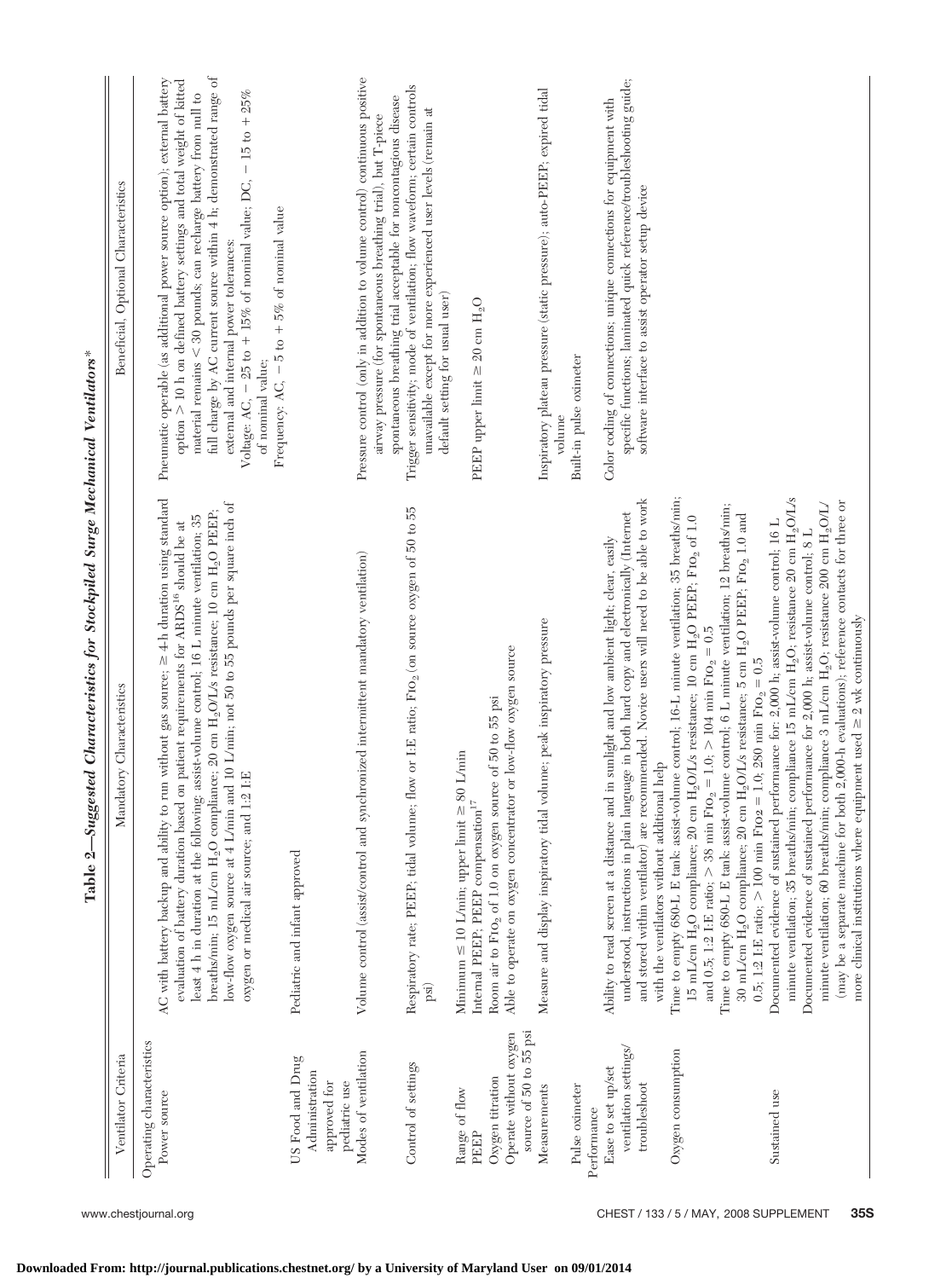|                                           | Table 2—Continued                                                                                                                                                                                                                                                                                                                                                                                                                                                                                                                                                                 |                                                                                                                                                                                                                                                                                                                                                                                                                                                      |
|-------------------------------------------|-----------------------------------------------------------------------------------------------------------------------------------------------------------------------------------------------------------------------------------------------------------------------------------------------------------------------------------------------------------------------------------------------------------------------------------------------------------------------------------------------------------------------------------------------------------------------------------|------------------------------------------------------------------------------------------------------------------------------------------------------------------------------------------------------------------------------------------------------------------------------------------------------------------------------------------------------------------------------------------------------------------------------------------------------|
| Ventilator Criteria                       | Mandatory Characteristics                                                                                                                                                                                                                                                                                                                                                                                                                                                                                                                                                         | Beneficial, Optional Characteristics                                                                                                                                                                                                                                                                                                                                                                                                                 |
| Standards<br>Safety                       |                                                                                                                                                                                                                                                                                                                                                                                                                                                                                                                                                                                   | Meets standard specification for ventilators intended for use in Critical<br>Care (ASTM F1100-90); meets Lung Ventilators for Medical Use:<br>Part 3 Emergency and Transport Ventilators (ISO 10651-3                                                                                                                                                                                                                                                |
| <b>Alarms</b>                             | Audible and visible alarms; disconnect, apnea, high pressure, low-source gas pressure                                                                                                                                                                                                                                                                                                                                                                                                                                                                                             | remains lit until reset by operator; multiple types of audible alarms<br>demonstrated to reliably communicate through common hospital<br>oximeter using standard wireless communication; visible alarm<br>receiver is capable of interfacing with any third-party pulse<br>patient room walls (at least one receiver per 10 ventilators)<br>Wireless fidelity or similar wireless technology included and<br>denoting different severity of problems |
| General durability<br>Stockpiling issues  | storage temperature and humidity ( $-20^{\circ}$ to $60^{\circ}\text{C}$ , 0 to 95% relative humidity); operating<br>mechanical vibration; electromagnetic compatibility and electrical safety testing; m;<br>Fluid spill resistance; mechanical shock (similar to 4-foot drop, military standard);<br>temperature and humidity ( $5^{\circ}$ to $40^{\circ}\text{C}$ , 0 to $95\%$ relative humidity)                                                                                                                                                                            |                                                                                                                                                                                                                                                                                                                                                                                                                                                      |
| Vendor and support<br>contract<br>Recalls | timeframe for delivery must be stated; 24-h, 7 d/wk direct telephone access to senior-level<br>support model 10 yr after order is completed; able to produce all ventilators within 18<br>mo from order; if unable to meet this criterion, estimated ramp-up/surge period and<br>Company will continue to produce ventilator model until at least 2012 and continue to<br>technician (vendor responsible for maintaining call coverage); warranty; provide any<br>Vendor must disclose all recalls on ventilator and equipment in the last 3 yr<br>storage life data if available | Warranty period starts at first contact with patient; ability to produce all<br>ordered ventilators within 9 mo from order                                                                                                                                                                                                                                                                                                                           |
| Maintenance                               | interval maintenance; also include battery replacement<br>$\geq$ 1 yr for battery and all equipment<br>if needed                                                                                                                                                                                                                                                                                                                                                                                                                                                                  | All usual maintenance activities can be performed with ventilator in kit;<br>all usual maintenance activities can be performed with kits in<br>stockpiled configuration                                                                                                                                                                                                                                                                              |
| Purchasing costs                          | ventilator, end-user training program, maintenance, and<br>supplies) to ventilate one patient on both 50 to 55 psi<br>all necessary equipment (ancillary<br>$\leq$ \$10,000; cost must include kitted<br>and low-flow oxygen                                                                                                                                                                                                                                                                                                                                                      |                                                                                                                                                                                                                                                                                                                                                                                                                                                      |
| End-user training<br>program              | Interactive training via Internet or digital video disk with data demonstrating training<br>review for merit of data)<br>effectiveness (subject to evaluator                                                                                                                                                                                                                                                                                                                                                                                                                      |                                                                                                                                                                                                                                                                                                                                                                                                                                                      |
| Кit                                       | Rigid case; weight of kit with ventilator and all ancillary equipment needed to ventilate one<br>patient $\leq 30$ pounds; wheels provided on case                                                                                                                                                                                                                                                                                                                                                                                                                                | Weight of kit with ventilator and all ancillary equipment needed to<br>ventilate one patient $\leq 20$ pounds                                                                                                                                                                                                                                                                                                                                        |
| Additional approvals/<br>clearances       |                                                                                                                                                                                                                                                                                                                                                                                                                                                                                                                                                                                   | full joint air worthiness certificate; full fleet air worthiness release;<br>patient interaction feedback, and automated setting modification);<br>included with the ventilator (eg, oxygen conservation, ventilator-<br>Food and Drug Administration-approved closed-loop technology<br>aeromedical certification letter from US Army                                                                                                               |
|                                           | *AC = alternating current; DC = direct current; PEEP = positive end-expiratory pressure; psi = pounds per square inch; Fto <sub>2</sub> = fraction of inspired oxygen; I:E = inspiratory/expiratory;<br>ASTM $=$ American Society for Testing and Materials; ISO $=$ International Standards Organization.                                                                                                                                                                                                                                                                        |                                                                                                                                                                                                                                                                                                                                                                                                                                                      |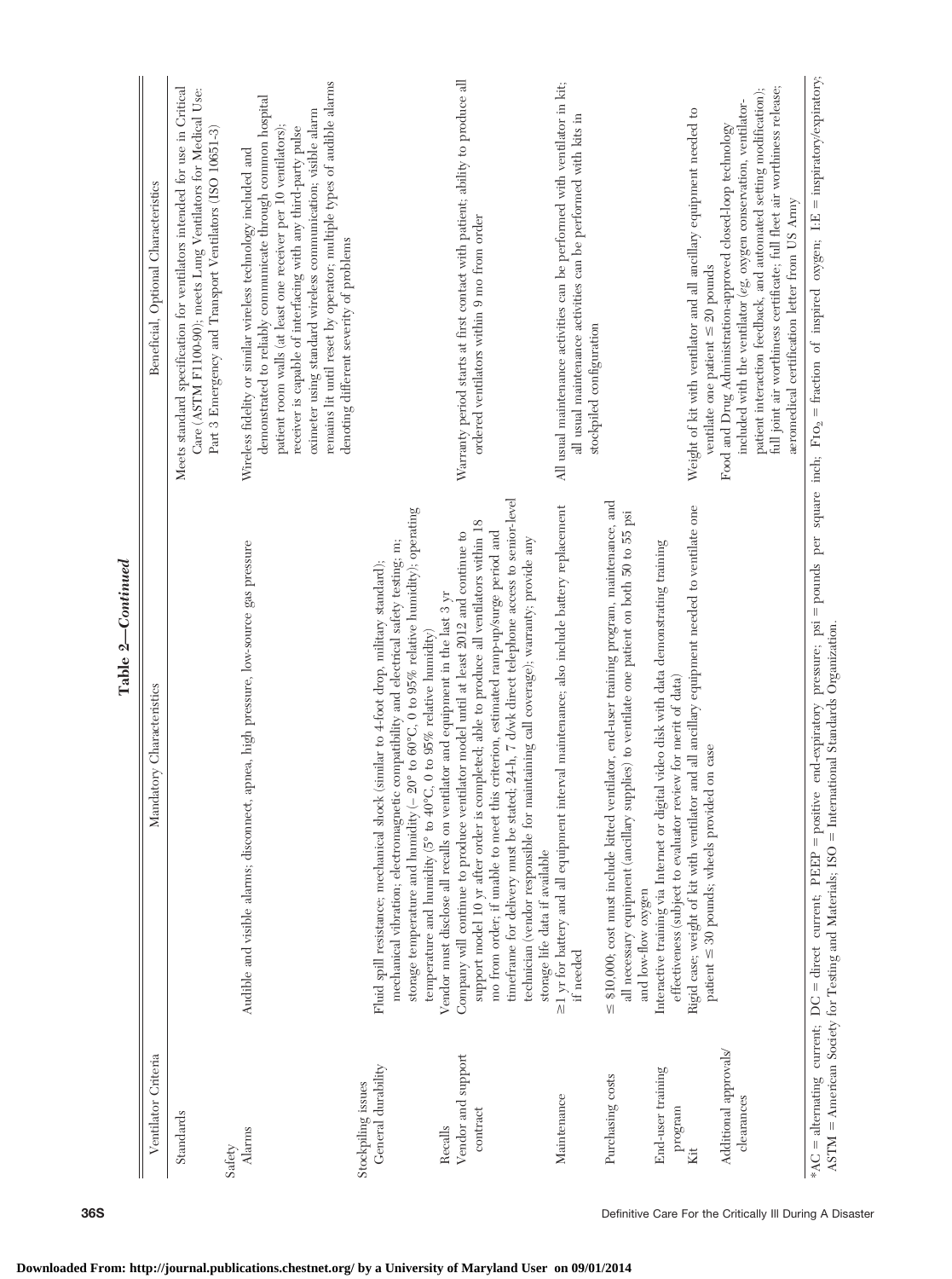| Devices                                                                                                | Consumable<br>Reusable    | Duration of Use                                    | Minimum Number Per<br>10 Treatment Spaces<br>for 10 $df$                               | Comments                                                                                                                                                                                                                                             |
|--------------------------------------------------------------------------------------------------------|---------------------------|----------------------------------------------------|----------------------------------------------------------------------------------------|------------------------------------------------------------------------------------------------------------------------------------------------------------------------------------------------------------------------------------------------------|
| Manual resuscitator with face<br>PPV equipment<br>$_{\rm mask}$                                        | Consumable or<br>reusable | Duration of ventilation                            | $\Xi$                                                                                  | Intubation/reintubation and some situations for patient transport,<br>airway care, and emergency loss of medical gas or ventilator<br>power source                                                                                                   |
| Ancillary respiratory equipment<br>Airway care                                                         |                           |                                                    |                                                                                        |                                                                                                                                                                                                                                                      |
| Closed-circuit suction catheter<br>Endotracheal tube                                                   | Consumable<br>Consumable  | Duration of ventilation<br>Duration of ventilation | 16<br>$\mathbf{13}$                                                                    | 7.5 mm and 8.0 mm adequate for most adults; assumption: 3<br>Crucial for respiratory-transmitted epidemics                                                                                                                                           |
|                                                                                                        |                           |                                                    |                                                                                        | extra per 10 treatment spaces to accommodate extubation<br>failures and equipment malfunctions                                                                                                                                                       |
| Endotracheal tube securing<br>device                                                                   | Consumable                | Duration of ventilation                            | $\overline{16}$                                                                        | Tape acceptable                                                                                                                                                                                                                                      |
| Single-use suction catheter                                                                            | Consumable                | One time                                           | $\square$                                                                              | within 10 d; several catheters per patient and for tracheostomy<br>approximately 50% survive, and 50% of them are extubated<br>If suctioning is required after extubation; assumption:                                                               |
| Yankauer suction catheter                                                                              | Consumable                | Multiple use                                       | $\Xi$                                                                                  | For suctioning oropharyngeal secretions peri-intubation, while<br>patient's equipment during entire mechanical ventilation<br>intubated, and when needed after extubation; kept with<br>patients not requiring continuous ventilation<br>requirement |
| hoses (regulator to trap and<br>trap to suction device)<br>Suction trap and                            | Consumable                | Duration of ventilation                            | $\mathbf{13}$                                                                          |                                                                                                                                                                                                                                                      |
| Vacuum source and suction<br>regulator                                                                 | Reusable                  | Duration of ventilation                            | 10 (if possible; multiple<br>patient management<br>processes require<br>vacuum source) |                                                                                                                                                                                                                                                      |
| Circuits                                                                                               |                           |                                                    |                                                                                        |                                                                                                                                                                                                                                                      |
| Circuit for use with heated<br>humidifier without wire<br>Circuit for use with HME                     | Consumable<br>Reusable    | Duration of ventilation<br>Duration of ventilation | $4\,$<br>ග                                                                             | Requires additional consumable items (see humidifier section)<br>Assumption: HME acceptable for $\sim 70\%$ of patients.                                                                                                                             |
| Expiratory limb filter in ventilator<br>Circuit for use with heated<br>humidifier with wire<br>circuit | Reusable                  | Duration of ventilation                            | $4\%$                                                                                  |                                                                                                                                                                                                                                                      |
| HEPA style filter                                                                                      | Consumable                | 12 to 48 h depending on<br>type of humidifier      | 35 HME with filter;<br>100 (does not include<br>see humidification<br>below)           | alternatively, may promote disease transmission owing to need<br>uncertain; possibility for occlusion with water and secretions;<br>If suspicious for contagious respiratory secretions; benefit is<br>to open circuit to replace when occluded      |

Table 3-Suggested Ancillary Equipment for Surge PPV\* **Table 3—***Suggested Ancillary Equipment for Surge PPV*\*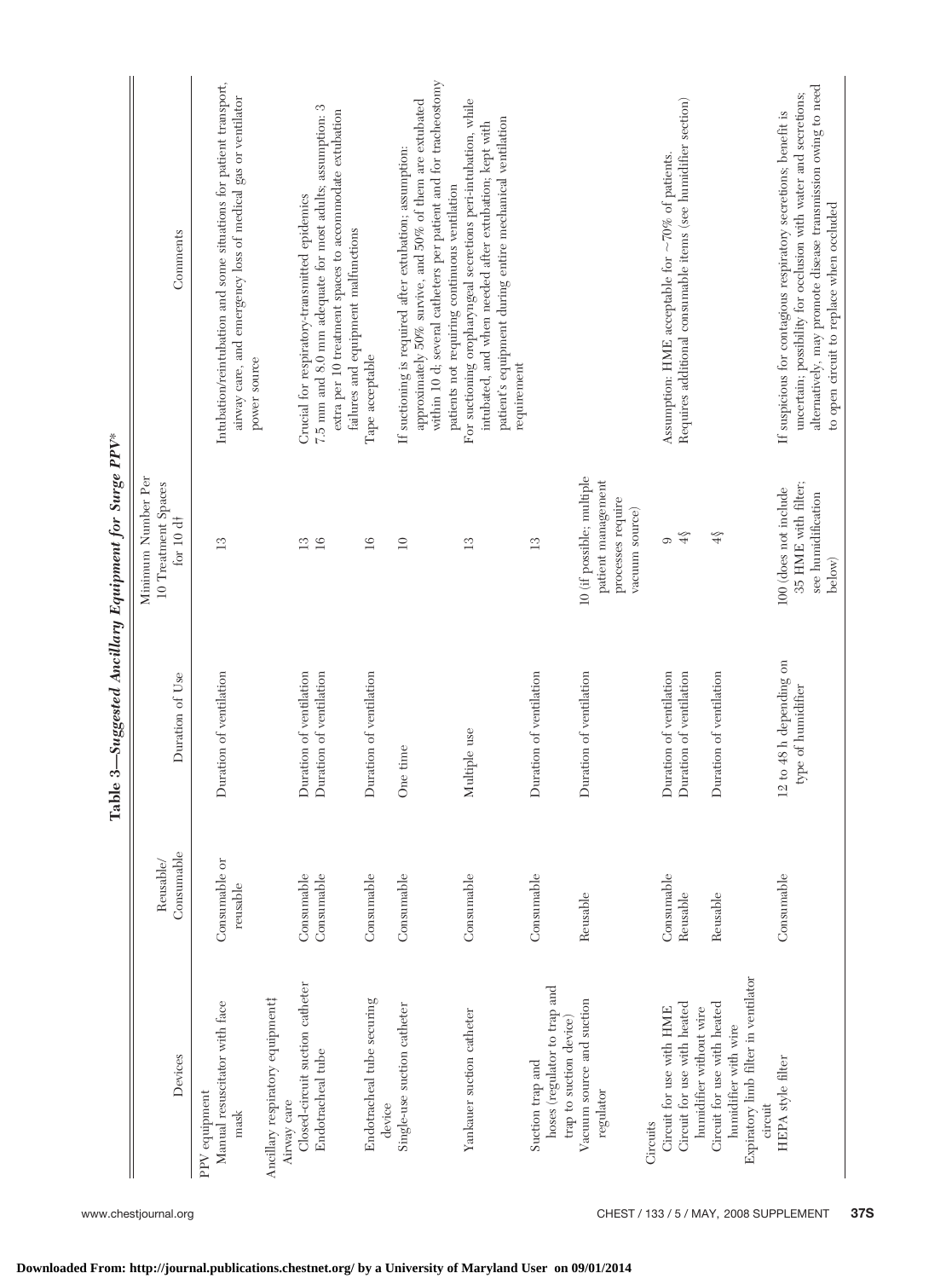|                                                                                            |                                           |                                                                              | Table 3—Continued                                                                                                |                                                                                                                                                                                                       |
|--------------------------------------------------------------------------------------------|-------------------------------------------|------------------------------------------------------------------------------|------------------------------------------------------------------------------------------------------------------|-------------------------------------------------------------------------------------------------------------------------------------------------------------------------------------------------------|
|                                                                                            | Reusable/                                 |                                                                              | Minimum Number Per 10                                                                                            |                                                                                                                                                                                                       |
| Devices                                                                                    | Consumable                                | Duration of Use                                                              | Treatment Spaces for 10 d <sup>†</sup>                                                                           | Comments                                                                                                                                                                                              |
| ${\rm HME}$ (with or without<br>Humidifiers<br>filter)                                     | Consumable                                | filter); 2 d per patient (with<br>3 to 5 d per patient (without<br>filter)   | 50 (with filter capability if<br>suspicious for contagious<br>respiratory secretions)<br>25 (without filter), or | mL; assumption: acceptable for approximately 70% of patients<br>Suggestions: absolute humidity $\geq 30$ mg/L, dead space $\lt 75$                                                                    |
| Heated humidifier, no<br>heated wire circuit                                               | Reusable                                  | Duration of ventilation                                                      | $4\%$                                                                                                            | Meets needs of all patients but adds expense of a durable item<br>and additional consumables                                                                                                          |
| Water traps                                                                                | Consumable or<br>$\rm{reusable}$          | Duration of ventilation                                                      | $4\sqrt{2}$                                                                                                      | Not needed for HME; only needed for heated system without<br>wire; consumables could be cleaned and reused                                                                                            |
| Heated humidifier, with<br>heated wire circuit                                             | Consumable                                | Duration of mechanical<br>ventilation                                        | $4\%$                                                                                                            |                                                                                                                                                                                                       |
| Chamber                                                                                    | Consumable                                | Duration of ventilation                                                      | 4                                                                                                                | Not needed for HME but needed for either heated system;<br>some companies still supply a reusable chamber                                                                                             |
| Sterile water                                                                              | Consumable                                | every $24~\mathrm{h}$<br>$\frac{1}{2}$                                       | $108$                                                                                                            | Not needed for HME but needed for either heated system;<br>water is heavy, expensive, and requires large storage area                                                                                 |
| Compressed air<br>Medical gas                                                              | Permanent                                 | Duration of ventilation                                                      |                                                                                                                  | Air compressors make air on site as long as electrical power is                                                                                                                                       |
| Compressed oxygen                                                                          | requires resupply<br>Finite quantity that | Duration of ventilation if 50to<br>$55\,\,\mathrm{psi}$ oxygen not available |                                                                                                                  | Number of cylinders limited by space and cost<br>available; present at most hospitals                                                                                                                 |
| 50 to 55 psi line with quick<br>connections from source<br>to ventilator                   | Reusable                                  | Duration of ventilation                                                      | 10 air; 10 oxygen                                                                                                |                                                                                                                                                                                                       |
| Liquid oxygen                                                                              | requires resupply<br>Finite quantity that |                                                                              |                                                                                                                  | provides significant oxygen capacity; existing piping of hospital<br>may limit high flow if most or all oxygen stations are utilized<br>If distribution from supplier to hospital remains functional, |
| mechanical ventilator (if<br>low-flow oxygen use by<br>Oxygen reservoir for<br>applicable) | Consumable                                | Duration of ventilation if 50 to<br>55 psi oxygen not available              | 13                                                                                                               |                                                                                                                                                                                                       |
| Oxygen regulators                                                                          | Reusable                                  | Duration of ventilation                                                      | 1 per ventilator                                                                                                 | pneumatically driven; otherwise, flow meter acceptable for<br>50 to 55 psi regulator for gas cylinders if ventilator is<br>supplementing oxygen to mechanical ventilator                              |
| Monitoring devices<br>Pulse oximeter                                                       | Reusable                                  | Intermittent patient checks                                                  | $\overline{10}$                                                                                                  | oximetry because of the potential infection control challenges<br>Task Force believes each patient must have continuous pulse<br>for staff performing oximetry rounds                                 |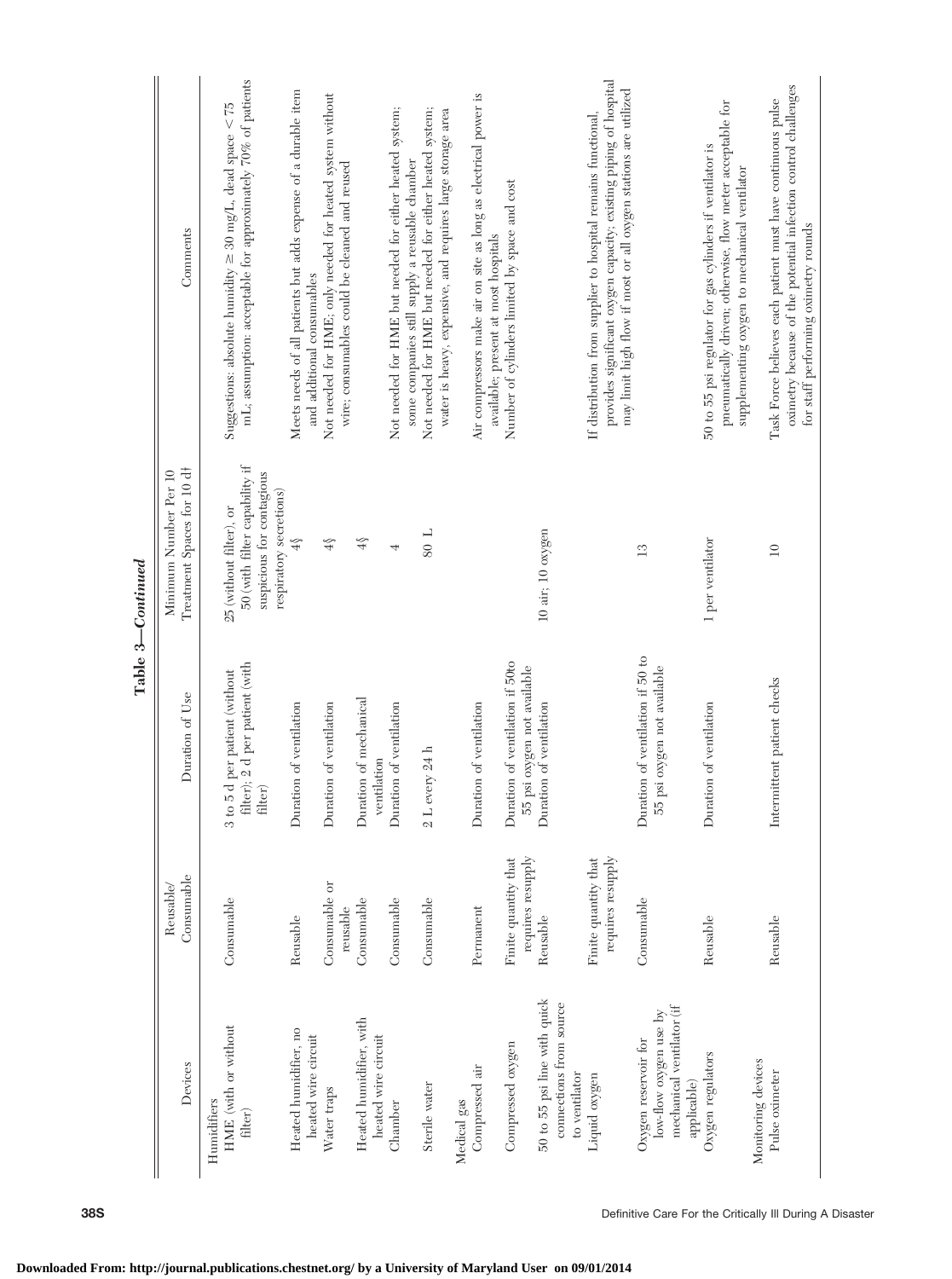| Devices                                                                                                  | Consumable<br>Reusable/  | Duration of Use                                    | Minimum Number Per<br>10 Treatment Spaces<br>for $10d$ <sup><math>\dagger</math></sup>                                                        | Comments                                                                                                                                                                                                                    |
|----------------------------------------------------------------------------------------------------------|--------------------------|----------------------------------------------------|-----------------------------------------------------------------------------------------------------------------------------------------------|-----------------------------------------------------------------------------------------------------------------------------------------------------------------------------------------------------------------------------|
| Disposable pulse oximetry<br>probe                                                                       | Consumable               | Duration of stay                                   | $\frac{8}{2}$                                                                                                                                 | diseases; number of disposable probes assumes that some will<br>Disposable probes preferable in face of contact-transmissible<br>fall off patient after a period of time                                                    |
| Respiratory medication delivery<br>Up-Draft nebulizer (Hudson<br>RCI; Durham, NC)<br><b>ADI</b> adapters | Consumable<br>Consumable | Duration of ventilation<br>Duration of ventilation | ≘                                                                                                                                             | For patients needing nebulized medications not available in MDI<br>For patients needing bronchodilators<br>torm                                                                                                             |
|                                                                                                          | .<br>.<br>.              |                                                    | $\frac{1}{2}$ , $\frac{1}{2}$ , $\frac{1}{2}$ , $\frac{1}{2}$ , $\frac{1}{2}$ , $\frac{1}{2}$ , $\frac{1}{2}$ , $\frac{1}{2}$ , $\frac{1}{2}$ | Pediatric-specific equipment, while not presented in order to limit the complexity of the suggestions, should be considered. Some devices may be used interchangeably for adults and most pediatric<br>$\ddot{\phantom{a}}$ |

 $Table 3—Continued$ **Table 3—***Continued*

 $\mathbb{I}$ 

 $\overline{\phantom{a}}$ 

 $\overline{D}$ 

 $|\ddot{\mathrm{f}}|$ \*Pediatric-specific equipment, while not presented in order to limit the complexity of the suggestions, should be considered. Some devices may be used interchangeably for adults and most pediatric patients (eg, mechanical ventilators approved for adult and pediatric use). Amounts of pediatric-specific equipment should be determined by regional analysis of need in consultation with pediatric patients (*eg*, mechanical ventilators approved for adult and pediatric use). Amounts of pediatric-specific equipment should be determined by regional analysis of need in consultation with pediatric Numbers will depend on decision to use a circuit with or without a heated wire. If heat and moisture exchangers are stockpiled exclusively, existing heated humidifiers can still be assigned for patients §Numbers will depend on decision to use a circuit with or without a heated wire. If heat and moisture exchangers are stockpiled exclusively, existing heated humidifiers can still be assigned for patients metered dose inhaler; see Figure 2 legend for expansion of abbreviation. Consumable equipment for 10 patient-care spaces for 10 d assumes 30% patient turnover assumption (clinical improvement and deaths). †Consumable equipment for 10 patient-care spaces for 10 d assumes 30% patient turnover assumption (clinical improvement and deaths). Does not include endotracheal intubation/tracheostomy equipment. Pharmaceuticals and intubation equipment should be available. ‡Does not include endotracheal intubation/tracheostomy equipment. Pharmaceuticals and intubation equipment should be available. heat and moisture exchanger; MDI with copious secretions and/or high minute ventilation. high-efficiency particulate air; HME with copious secretions and/or high minute ventilation experts. HEPA

nizes that in catastrophic situations, care processes may by necessity degrade even beyond EMCC standards. For instance, if disposable ventilator circuits become in short supply, clinicians may consider reusing them for subsequent patients after sterilization attempts.

Owing to the broad scope of equipment necessary for EMCC, this article cannot provide comprehensive rationales for every suggested piece of equipment. The Task Force deliberately concentrated on surge positive pressure ventilation (PPV) because of its underrepresentation in the published medical literature, the importance of the topic, and recent calls for this guidance.18

## *Mechanical Ventilation: Surge PPV*

*Suggestion 3.1: EMCC requires one mechanical ventilator per patient concurrently receiving sustained ventilatory support.*

Several groups $19,20$  have described use of a single ventilator with a multiple-limb ventilator circuit. While at first glance this strategy is appealing, the research to date has demonstrated only that similar test lungs and pharmacologically paralyzed sheep with normal lungs can be ventilated by this approach. Perhaps this strategy would have utility for ventilating patients with normal lungs (*eg*, isolated traumatic brain injury) and thereby free additional ventilators for patients with high resistance or low compliance. Extrapolation to EMCC would require pharmacologically paralyzed patients who remain matched for minute ventilation requirements, dynamic airflow resistance, and compliance throughout the duration of ventilation; however, these parameters are likely to vary during the duration of mechanical ventilation, and may even change over a period of minutes (*eg*, secretions causing increased airflow obstruction). Because the Task Force anticipates that most additional patients requiring mechanical ventilation during a mass critical care event will have severe airflow obstruction or lung injury<sup>21</sup> and will require days of ventilatory support, the Task Force suggests that each patient should have his or her own mechanical ventilator.

*Suggestion 3.2: PPV equipment purchased for surge capacity should at a minimum accomplish the following: (1) be able to oxygenate and ventilate most pediatric and adult patients with either significant airflow obstruction or ARDS; (2) be able to function with low-flow oxygen and without high-pressure medical gas; (3) accurately deliver a prescribed minute ventilation when patients are not breathing spontaneously; and (4) have sufficient alarms to alert the operator to apnea, circuit disconnect, low gas source, low battery, and high peak airway pressures.*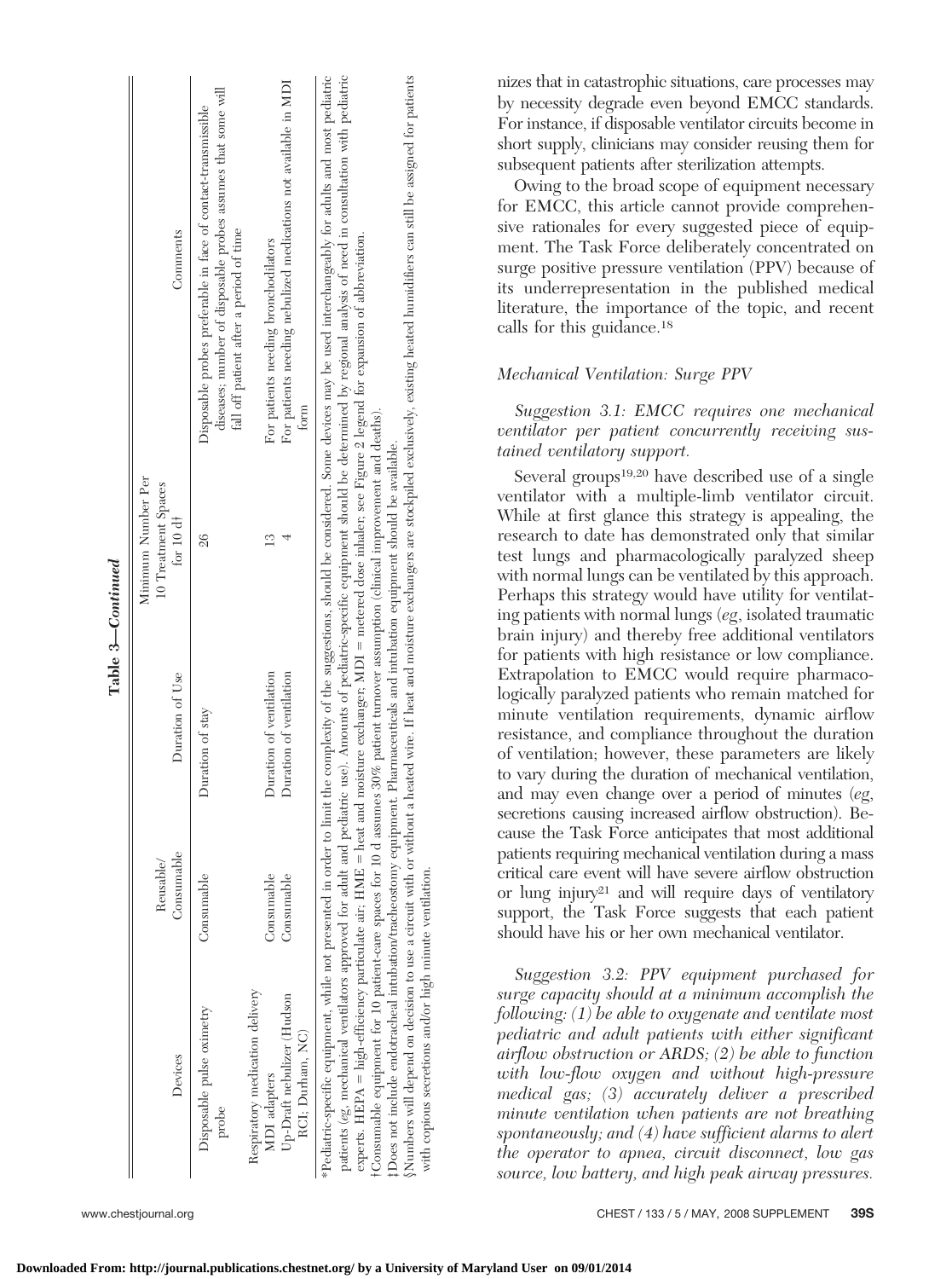|                                                              | Comments                                                        | Multilumen percutaneously inserted, nontunneled CVCs or PICCs (with<br>patient; some patients many not require CVCs and some may require<br>skilled operators) are acceptable; assumption: average of 1 CVC per<br>multiple CVCs during a 10-d period |                                                                                                                                                                                                       | Crystalloid choice is dependent on institutional practice; volume may be<br>reduced if institution prefers hypertonic saline solution | Patients requiring additional pumps may be too ill to support during<br>extreme shortages |                                                          | there are insufficient enteral feeding pumps, bolus feeding by gravity<br>Route for enteral nutrition and medications in ventilated patients; if<br>is an acceptable alternative |                                                                                                                                                                                                 | May consider at least one device capable of cardioversion (for<br>nonpulseless but unstable arrhythmias) |                         | Dependent on institutional practice and patient VTE risk and risk of<br>adverse event from chemical VTE prophylaxis |
|--------------------------------------------------------------|-----------------------------------------------------------------|-------------------------------------------------------------------------------------------------------------------------------------------------------------------------------------------------------------------------------------------------------|-------------------------------------------------------------------------------------------------------------------------------------------------------------------------------------------------------|---------------------------------------------------------------------------------------------------------------------------------------|-------------------------------------------------------------------------------------------|----------------------------------------------------------|----------------------------------------------------------------------------------------------------------------------------------------------------------------------------------|-------------------------------------------------------------------------------------------------------------------------------------------------------------------------------------------------|----------------------------------------------------------------------------------------------------------|-------------------------|---------------------------------------------------------------------------------------------------------------------|
| Table 4–Suggested Nonrespiratory Medical Equipment for EMCC* | Minimum Number Per 10 Treatment<br>Spaces for 10 d <sup>+</sup> | $\overline{13}$                                                                                                                                                                                                                                       | of equipment per patient per day × 10 d<br>daily consumable equipment: $13 \times units$<br>equipment per patient × 10/duration of<br>Sustained-use equipment: $13 \times \text{units of}$<br>use(d); | $200$ L<br>65                                                                                                                         | $\overline{10}$                                                                           | 33                                                       | 13                                                                                                                                                                               | of equipment per patient per day $\times$ 10 d<br>daily consumable equipment: 13 × units<br>equipment per patient × 10/duration of<br>Sustained-use equipment: $13 \times$ units of<br>use (d); | $\Box$                                                                                                   | $10$ or $13\,$          | $100\,$<br>$\frac{1}{2}$                                                                                            |
|                                                              | Use<br>Duration of                                              | Duration of need                                                                                                                                                                                                                                      | Per institutional<br>preference                                                                                                                                                                       | $2$ to $3$ L on days<br>$4$ to $5$ L on day 1,<br>$\frac{1}{4}$                                                                       | $2$ and $3$ 1 to $2$<br>Duration of need<br>$\operatorname{L/d}$ thereafter               | $2$ to 3 d                                               | Duration of need                                                                                                                                                                 | Per institutional<br>preference                                                                                                                                                                 | Duration of need                                                                                         | Duration of need        | Duration of need<br>Duration of need                                                                                |
|                                                              | Consumable<br>Reusable/                                         | Consumable                                                                                                                                                                                                                                            | Consumable                                                                                                                                                                                            | Consumable<br>$\stackrel{\triangle}{\scriptstyle\sim}$                                                                                | Reusable                                                                                  | Consumable                                               | Consumable                                                                                                                                                                       | Consumable                                                                                                                                                                                      | Reusable                                                                                                 | (cosumable)<br>Reusable | Consumable<br>Reusable                                                                                              |
|                                                              | Devices                                                         | Hemodynamic support<br>CVC                                                                                                                                                                                                                            | administration sets,<br>dressings, flush)<br>insertion site<br>supplies (eg,<br>CVC ancillary                                                                                                         | IV crystalloid solution<br>Peripheral IV<br>equipment                                                                                 | (multipthen)<br>$\hbox{I\hskip-2pt V}$ pump                                               | Disposable bath<br>equipment<br>Miscellaneous<br>package | Nasogastric/orogastric<br>tubes                                                                                                                                                  | syringe, ophthalmic<br>Nasogastric/orogastric<br>Optional equipment<br>tube ancillary<br>securing tape,<br>supplies (eg,<br>lubricating<br>ointment                                             | Continuous heart rate<br>and rhythm<br>monitor                                                           | ECG cable/leads         | compression device<br>ECG patches<br>Sequential                                                                     |

**40S** Definitive Care For the Critically III During A Disaster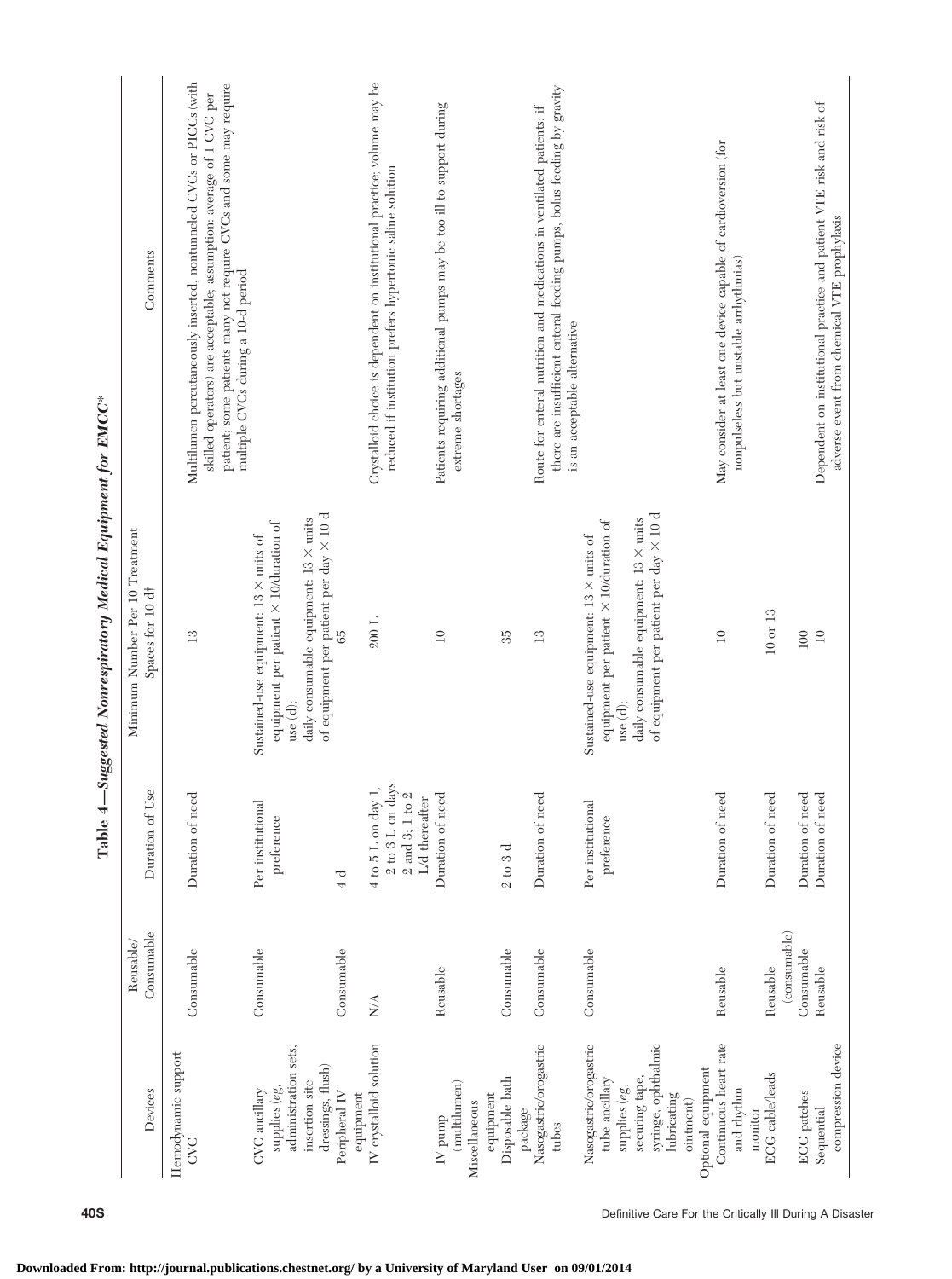|                                           |                          |                                  | Table 4–Continued                                               |                                                                                                                                                                                                                                                                                                                                                                                                                |
|-------------------------------------------|--------------------------|----------------------------------|-----------------------------------------------------------------|----------------------------------------------------------------------------------------------------------------------------------------------------------------------------------------------------------------------------------------------------------------------------------------------------------------------------------------------------------------------------------------------------------------|
| Devices                                   | Consumable<br>Recusable  | Duration of Use                  | Minimum Number Per 10 Treatment<br>Spaces for 10 d <sup>+</sup> | Comments                                                                                                                                                                                                                                                                                                                                                                                                       |
| compression boots<br>Sequential           | Consumable               | Duration of need                 |                                                                 |                                                                                                                                                                                                                                                                                                                                                                                                                |
| Noninvasive BP cuff<br>Patient monitoring | Consumable               | Duration of                      | 1 small; 10 standard; 3 large adult; 1<br>thigh                 | Consumable cuff or cuff cover is acceptable; proportions of sizes may<br>vary based on anticipated patient sizes                                                                                                                                                                                                                                                                                               |
| Thermometer                               | Reusable or              | patient stay<br>Duration of      | 13 disposable probes                                            | Temperature measurement site based on institutional preference                                                                                                                                                                                                                                                                                                                                                 |
| Urinary catheter with<br>collection bag   | consumable<br>Consumable | Duration of need<br>patient stay |                                                                 |                                                                                                                                                                                                                                                                                                                                                                                                                |
|                                           |                          |                                  |                                                                 | mechanical ventilators approved for adult and pediatric use). Amounts of pediatric-specific equipment should be determined by regional analysis of need in consultation with pediatric experts. N/A = not<br>*Pediatric-specific equipment, while not presented to limit the complexity of the suggestions, should be considered. Some devices may be used interchangeably for adults and most pediatrics (eg, |

Manual ventilators (*eg*, Ambu bags; Ambu; Linthicum, MD) are inexpensive and relatively plentiful and may have short-term applications in disasters.<sup>22</sup> Manual ventilators, though, are difficult to use for extended periods of time, especially for patients with significant air flow obstruction or low compliance. Sophisticated mechanical ventilators offer significant advantages over manual ventilators, especially when PPV augmentation will be required for more than several hours. Major benefits include the ability to deliver consistent and appropriate minute ventilation, to conserve oxygen and staff stamina, and (because of alarms that alert staff to unsafe patientventilator interactions) to allow health professionals to perform other medical functions, thus reducing the required time at bedside.

Hospitals should plan to provide acceptable surge PPV equipment sufficient to meet their EMCC capacity goal. However, the initial purchase and ongoing maintenance costs will likely prohibit most hospitals from having their own stockpile to meet their entire EMCC capacity goal. Therefore, shortterm strategies to augment PPV capacity until equipment from outside agencies arrives are encouraged. Anesthesia machines may be repurposed as ventilators (although some surgeries may have to be deferred), as may noninvasive PPV (NIPPV) equipment capable of providing volume ventilation through an endotracheal tube. These temporary options should not be considered definitive solutions for prolonged, large-scale events, such as an influenza pandemic. At least some anesthesia machines will need to be reassigned for surgeries if the response is longer than several days and there are insufficient quantities of appropriate noninvasive devices at hospitals to handle the quantities of additional patients anticipated for such events.23 When existing hospital PPV equipment—including repurposed anesthesia machines, noninvasive devices, and sophisticated transport ventilators—is not available in sufficient quantities to meet patient needs, then devices from unaffected hospitals or stockpiled PPV equipment should be requested from local, state, and federal stockpiles via the usual resource request channels.<sup>24</sup> For most disasters, outside assistance can be expected. For events involving multiple regions or entire nations, outside assistance may be insufficient to meet the mechanical ventilation needs of a local community.

The Task Force does not suggest that each hospital individually purchase all of the PPV equipment necessary to surge to their EMCC capacity goals. Rather, hospitals should work with their local, regional, and state partners to perform a PPV needs analysis for all plausible mass critical care events, such as a severe influenza pandemic. Hospital PPV equipment together with existing caches, such as the US Centers for Diseases Control and Prevention

applicable; CVC

central venous catheter; PICC

percutaneous inserted central catheter; VTE

†Equipment for 10 patient care spaces for 10 d assumes 30% patient turnover (clinical improvement and deaths).

Equipment for 10 patient care spaces for 10 d assumes 30% patient turnover (clinical improvement and deaths)

venous thromboembolism.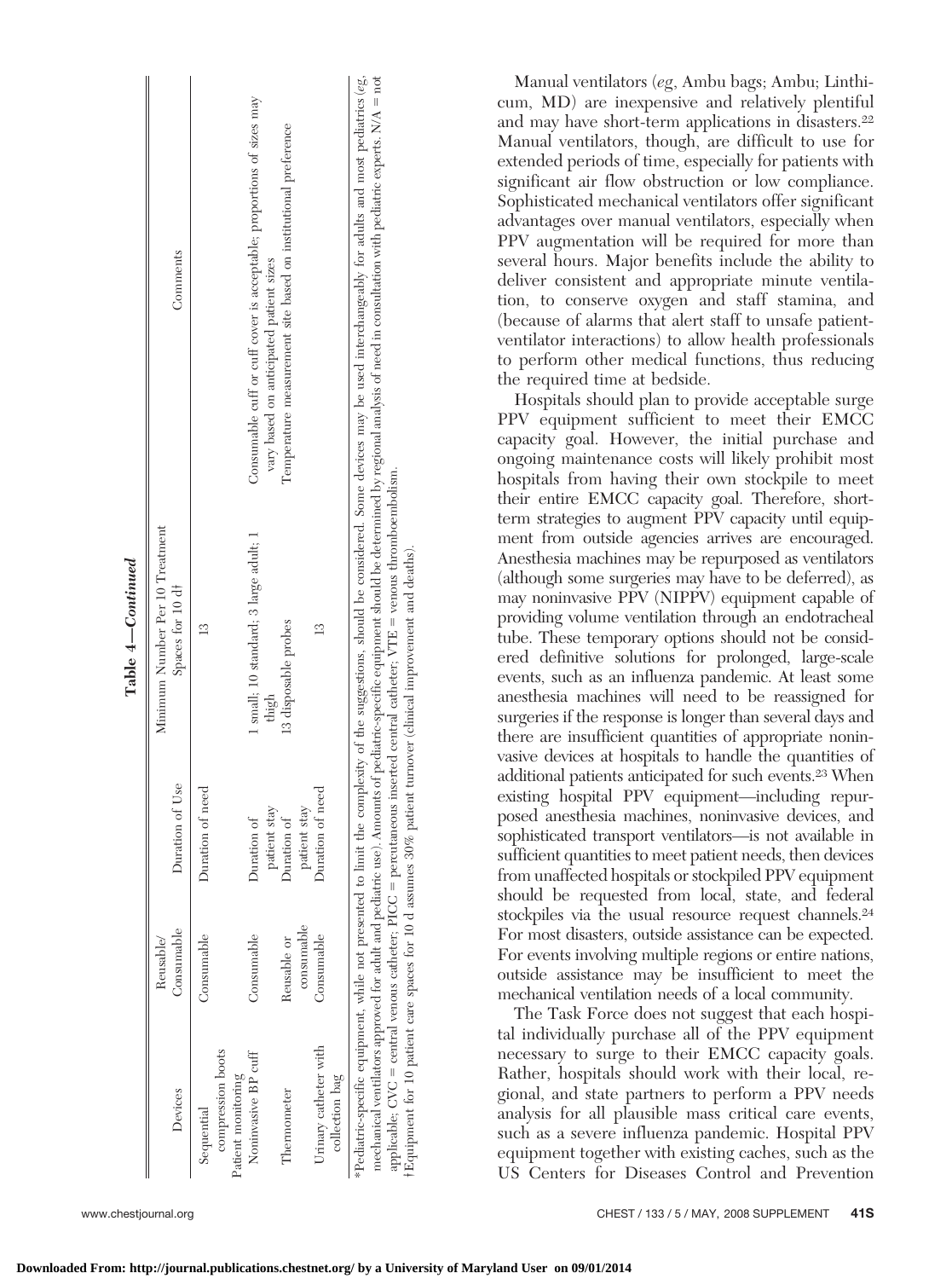(CDC) Strategic National Stockpile ventilator inventory,25 should be evaluated to make sure they are sufficient to meet EMCC capacity goals within reasonable time expectations and assuming multiple hospitals concurrently requesting equipment. For these analyses, hospitals are cautioned against relying solely on rental PPV equipment because multiple hospitals within a region are usually dependent on the same several vendors and the overall rental supply is often limited. Additional nonfederal stockpiles of PPV equipment are appealing because the devices would be expected to more reliably arrive in a timely manner. Also these stockpiles will allow for distribution of one or two ventilator models to affected hospitals, as opposed to piecing together a supply of many makes and models, and will increase likelihood that staff will be able to operate the devices and that necessary device-specific ancillary equipment (*eg*, ventilator circuits) will be available. If regional analyses demonstrate significant PPV gaps and additional metropolitan, intrastate regional, or state caches are considered, Table 2 provides guidance for surge PPV equipment. Equipment characteristics were based on the following: (1) perceived requirement for adequate, sustained mechanical ventilation; (2) demonstrated effectiveness; (3) ease of use; and (4) minimization of purchase, maintenance, and training costs.

Several groups $21,26,27$  have cautioned against purchasing additional noninvasive ventilation equipment designed primarily for mask ventilation as surge PPV equipment. The Task Force concurs with these cautions and does not propose NIPPV as a principal strategy for managing mass casualty respiratory failure, for the following reasons: the need for experienced users<sup>28</sup>; requirement of significant initial staff time29; limited benefit and infrequent use in practice for ARDS<sup>30-32</sup>; and the uncertainty as to whether NIPPV may generate significant respiratory aerosols that would be difficult to scavenge during an epidemic of a respiratory-transmitted pathogen.33–36

Mechanical ventilators require ancillary equipment to function properly. The Task Force suggests a list of ancillary respiratory equipment (Table 3). Ancillary equipment selection is also based on the same four criteria as for surge PPV. Quantities of consumable equipment were determined from standard practice and expert opinion and adjusted for the consumable equipment supply buffer (refer to prior section). This equipment list was developed as a guide for hospitals and government agencies preparing for EMCC, but it is not intended as a rigid mandate. Individual institutions and regions should modify the list to match their local practices. At the same time, the Task Force cautions that trying to manage patients with less than the recommended equipment may render some elements of EMCC care unsafe or ineffective.

The Task Force wants to focus special attention to the requirement for surge PPV to be able to operate without high-pressure medical gas. High-pressure medical gas, which is required by PPV devices without internal compressors, is provided in hospitals as medical air and oxygen. Many patient locations outside of critical care units do not have all of the equipment necessary to deliver either of the high-pressure medical gases to ventilators. Even if medical air is available, PPV devices whose internal oxygen blenders require consistent high-pressure oxygen will be unable to provide supplemental oxygen to patients in treatment spaces that have only low-flow oxygen regulators. Alternatively, the highpressure equipment may be present, but provision of sufficient oxygen pressure and flow may be compromised as a result of insufficient oxygen on site (limited liquid oxygen volume or failure of oxygen concentrators), interruption of the main supply line to the hospital, or flow limitation of the oxygen piping system of the entire hospital.

All but the smallest hospitals rely on bulk cryogenic storage or concentrators as the source of oxygen, which is distributed through piping to oxygen stations (also referred to as *terminal units*) in clinical locations.37,38 Bulk liquid oxygen is an efficient way to store the large volume of oxygen used by hospitals. The major vulnerability specific to liquid oxygen is that it is not made at hospitals and therefore requires distribution from manufacturers. Most hospitals have enough liquid oxygen on site to respond to a short-term event without resupply; Charity Hospital in the wake of Hurricane Katrina still had enough liquid oxygen for several additional days at the time of evacuation (Ben Deboisblanc, MD; personal communication; May 2006). Maintaining a medical response, either by hospitals with small oxygen reserves or by most hospitals during a prolonged response, will require resupply of liquid oxygen. Resupply may be unreliable owing to damaged transportation routes or insufficient numbers of available, trained drivers (because of illness or fear) to make oxygen deliveries. Fewer hospitals rely on on-site oxygen concentrators rather than liquid oxygen as their primary gas source. These systems are not dependent on oxygen distribution from off-site manufacturers, but still require a continuous supply of electricity to operate. At most facilities, regardless of their source of oxygen and even with reserve oxygen systems for primary source failure, oxygen intended for the entire facility enters using the same length of pipe.37 If the primary system fails as a result of disruption of this piping connection (*eg*, earth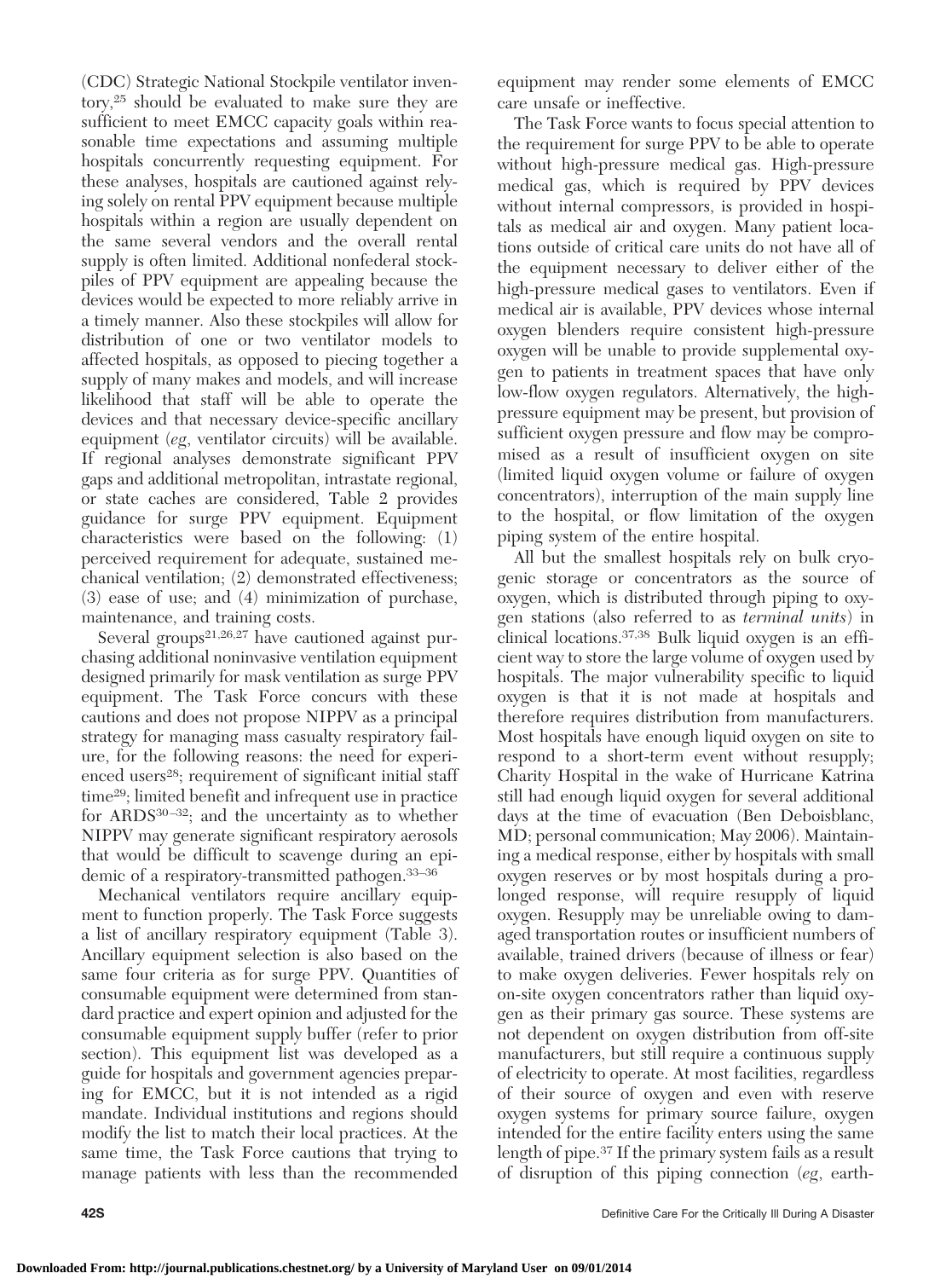quake), then the reserve system, if it relies on the same piping external to the hospital, will be ineffectual.

Because of costs and size limitations, piping systems to distribute oxygen throughout the hospital are not designed to provide high-flow oxygen to every oxygen station in the hospital at the same time.39,40 Instead, "diversity factors" are employed that assume only a certain number of oxygen stations will be operating concurrently at high flow. This has important implications for events when hospitals need to deliver high-flow oxygen from most of their oxygen stations. There may be sufficient bulk oxygen source on site, but the flow of oxygen may become limited in some treatment spaces. For these situations, additional means to deliver oxygen to treatment spaces will be necessary.41 Compressed oxygen, such as the commonly used E cylinder (644 L) or H cylinder (6,900 L) can meet short-term oxygen needs. However, it is logistically difficult to have enough oxygen for many patients provided by compressed gas cylinders. Each patient who uses 4 L/min of oxygen requires 5,760 L of gaseous oxygen per day, nearly an H cylinder per day. Given cost and storage constraints, most hospitals maintain only enough cylinders to cover short-term disruptions of the bulk liquid systems.

Using small oxygen concentrators is another option. These devices, which provide up to 10 L/min, can bypass the hospital oxygen piping distribution system, and their capability to trans-fill compressed gas cylinders is appealing. Concentrators require a continuous supply of energy and do not directly provide high-pressure oxygen to drive pneumatically driven mechanical ventilators. A third surge oxygen option is use of several hundred liter liquid oxygen containers with a portable liquid oxygen vaporizer.42 Mass critical care events may require a patchwork of oxygen alternatives that can be connected to isolated zones of the hospital piping system $41$  or can distribute oxygen directly to patient areas in order to augment or back up primary bulk oxygen systems; hospital planners are encouraged to work with personnel who have medical gas expertise, including extensive knowledge of relevant regulations.43,44 PPV equipment that minimizes oxygen use and that can use different oxygen sources (*eg*, does not require a constant high-pressure source of oxygen or air) is highly desirable for EMCC.

## *Non-Respiratory Critical Care Therapeutics and Interventions*

Select non-respiratory medical equipment for EMCC is presented in Table 4. This list provides equipment for the essential nonrespiratory critical care interventions, including hemodynamic support,

that are suggested for EMCC (see "Definitive Care for the Critically Ill During a Disaster: A Framework for Optimizing Critical Care Surge Capacity"). For article length considerations and to facilitate information dissemination, this list was not intended to be exhaustive. Instead, it highlights types and quantities of key medical equipment (*eg*, nasogastric tubes) and expects hospitals to consider and plan for associated equipment (*eg*, tape for securing nasogastric tubes). Equipment not specific to EMCC (*eg*, linens and bedpans) are not included but must be considered by hospitals for any surge event, not just those requiring EMCC. Regions and individual hospitals are encouraged to identify any additional resources they believe necessary to provide EMCC. This planning would be done best within a regional health-care collaborative group.45

Implicit in this list is that EMCC is being performed in adequate medical treatment locations (see "Emergency Mass Critical Care Treatment Space" below). Equipment found in most treatment spaces (*eg*, hospital beds and staff call systems) is not included in the Table. This document was developed with a specific focus on critical care surge equipment for a severe influenza pandemic. For infection control equipment excluding ventilator circuit filters, readers are encouraged to refer to World Health Organization and US Department of Health and Human Services guidance for H5N1 and pandemic influenza.46,47 Lastly, because the equipment for renal replacement therapy and enteral nutrition are widely variable and these interventions are optional for EMCC, they are not included in Table 4. Institutions and regions should involve health-care professionals with expertise in these two interventions to determine whether these interventions are deemed essential for local EMCC and, if so, to develop equipment and staffing guidance.

EMCC requires a myriad of pharmaceutical agents and related equipment for administering medications. The 2004 Working Group on Emergency Mass Critical Care provided a list of basic medications organized by organ system. Disaster planners and pharmacists should review this information.3 The Task Force did not feel a need to further develop the EMCC pharmaceutical list. The Task Force believes that the most important aspect of pharmaceutical preparedness for EMCC is the active involvement of pharmacists, especially critical care pharmacists, in institutional and regional EMCC and general surge capacity planning.

*Suggestion 3.3: To optimize medication availability and safe administration, the Task Force suggests that modified processes of care should be considered prior to an event, such as the following: (1) rules for*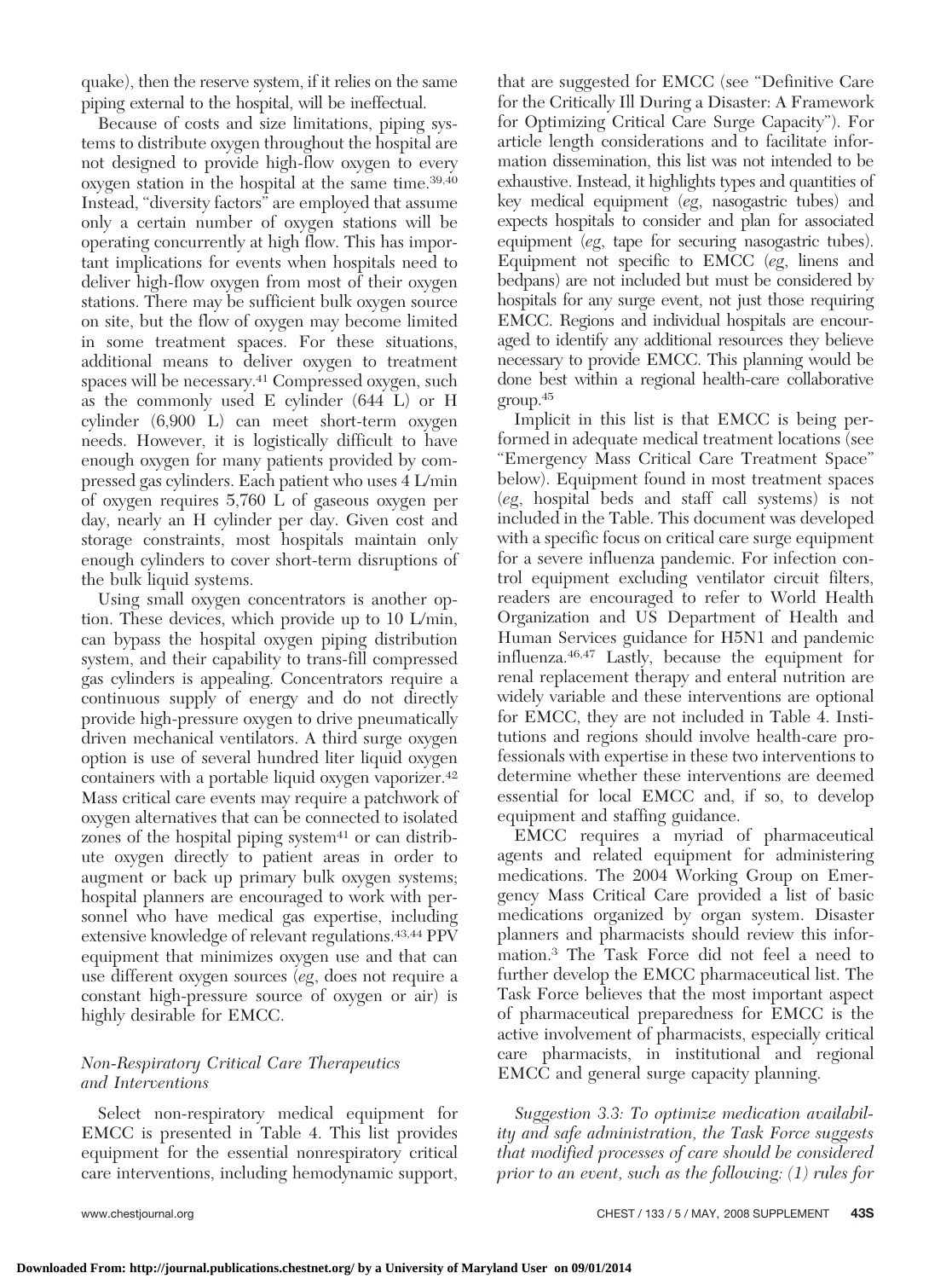*medication substitutions, (2) rules for safe dose or drug frequency reduction, (3) rules for conversion from parenteral administration to oral/enteral when possible, (4) rules for medication restriction (*eg*, oseltamavir if in short supply during an influenza pandemic), and (5) guidelines for medication shelflife extension.*

#### *EMCC Treatment Space*

*Suggestion 3.4: EMCC should occur in hospitals or similarly designed and equipped structures (eg, mobile medical facility designed for critical care delivery, veterinary hospital, or outpatient surgical procedure center). After ICUs, postanesthesia care units, and emergency departments reach capacity, hospital locations for EMCC should be prioritized in the following order: (1) intermediate care units, step-down units, and large procedure suites; (2) telemetry units; and (3) hospital wards.*

*Suggestion 3.5: Nonmedical facilities should be repurposed for EMCC only if disasters damage regional hospital infrastructure by making hospitals unusable and if immediate evacuation to alternate hospitals is unavailable.*

ICUs are deliberately designed to optimize critical care.48 –50 Critically ill patients have demanding environmental and medical equipment requirements owing to their physiologic fragility, susceptibility to nosocomial infections and pressure ulcers, complex medication regimens, and need for organ-supportive care (*eg*, mechanical ventilation). In most hospitals, non-ICU patient treatment spaces have patient care layouts and medical equipment that are less optimal for caring for critically ill patients. Studies<sup>51–53</sup> suggest that critically ill patients have better outcomes in ICUs than on other hospital wards. Mass casualty critical care will nevertheless require EMCC to be delivered outside of ICUs, postanesthesia care units, and emergency departments. To provide EMCC as safely as possible in alternate locations, sites should be prioritized by degree of similarity to the environmental and equipment characteristics of ICUs (Fig 1).

During events when inpatient surge capacity is needed, some communities are considering repurposing nonmedical buildings of convenience.54 This strategy has been successfully used in the past, including in the aftermath of Hurricane Katrina,55,56 and in well-prepared communities it is a good option to augment care for noncritically ill patients. Caring for critically ill patients in these alternate care sites, even while recognizing that many processes of care for critically ill patients will be omitted or minimized during disasters, is highly discouraged owing to the logistic hurdles to creating environments remotely similar to ICUs.



FIGURE 1. Initial expansion of critical care treatment space during disasters. Hospital facilities are the preferred location for the provision of critical care during a disaster. Expanding available critical space therefore becomes a priority that requires the repurposing of current bed utilization. The least sick patients (pts) should be discharged or transferred to community care facilities. This has the downstream effect of permitting the movement of intermediate care/telemetry patients to general practice wards and critical care capabilities expanding into IMCU/telemetry space.

For the initial surge, intermediate care units (IMCUs), also called *step-down units*, should be repurposed first if present (Fig 1). Once the IMCU reaches capacity, patients normally requiring IMCUlevel care should be admitted or transferred to hospital wards, which usually provide the next lower level of care. Discharge of general ward patients to home, assisted-living facilities, non-acute nursing facilities, or other community medical surge facilities can allow for enhanced movement of patients from the higher-acuity-level wards to general hospital wards.57 To triple the usual ICU capacity of a US hospital, approximately 40% of total hospital rooms are needed for provision of EMCC (ICU beds constitute approximately 13% of US hospital beds).58 Half as many hospital beds have been made available within a day of previous disasters.59 For events that evolve over several days or weeks, if hospital admissions are prioritized for critically ill people and temporary medical treatment sites are set up to care for less complex patients (*eg*, those who would normally be awaiting skilled nursing facility placement or home health evaluation or those who are several days from discharge without expectation of clinical worsening), then tripling ICU capacity in terms of treatment space is possible (Fig 2). If the mass critical care event is related to an epidemic of a potentially airborne-transmitted pathogen and critically ill patients are feared to be the most likely to transmit the disease, then infection control consid-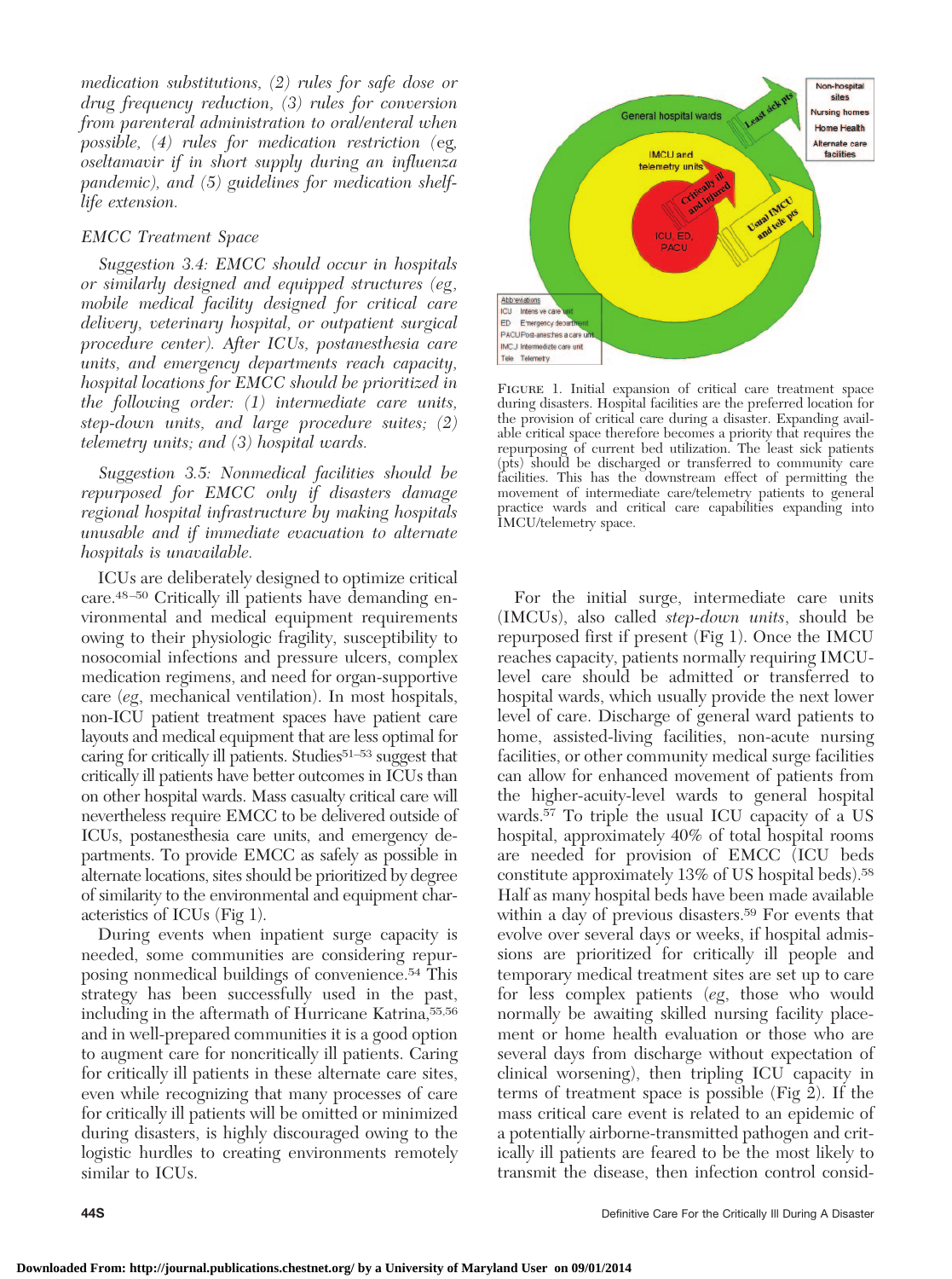

FIGURE 2. Critical care expansion during sustained catastrophies will require further expansion of critical care capabilities. All remaining IMCU/telemetry patients (from Fig 1) still in the medical ICU will be transferred to general hospital wards. Most, if not all, lower-acuity patients on the wards will also now need to move out of the hospital. Critical care patients will now occupy most of the hospital, including some of the general hospital wards. See Figure 1 legend for expansion of abbreviations.

erations may warrant prioritizing another hospital ward over those best equipped for critical care. While critical care may need to be delivered on a number of hospital wards, patients with the most complex monitoring or treatment requirements can still be preferentially assigned to traditional ICU locations. A multiprofessional team of critical care health professionals should establish stratified patient selection criteria for placement in the various EMCC sites.

Current deployable, specialized medical facilities (*eg*, field hospitals with deliberately designed critical care units) may be an acceptable alternative site for small-scale EMCC.<sup>60,61</sup> This equipment must be able to arrive expeditiously with adequate staff who are adept at making the facility rapidly functional. The purchase, maintenance, and ongoing training costs of such equipment generally restrict such resources to state or federal agencies. Even for these agencies, despite the significant expense, most products offer limited additional critical care capability, and the time from request to functionality may be several days; thus, this approach is helpful only for select situations. For a severe influenza pandemic, staff for these facilities are unlikely to be available and there are not sufficient mobile assets to help every community in need.

Some long-term care facilities also may be acceptable sites for EMCC, especially those equipped with hospital beds, bulk oxygen, and piping systems for widespread distribution of medical air, oxygen, and

vacuum to patient care sites. As with the deployable facilities, a significant amount of treatment space would be required to justify the effort to provide care outside of traditional hospitals, as additional medical equipment and staff would need to be transferred from hospitals to these facilities. Specialty care and a broader range of laboratory and diagnostic services are more likely to be widely available in hospitals, so traditional hospital inpatient sites should remain the first priority for EMCC until acceptable alternatives are available.

#### **STAFFING**

Original staffing suggestions for EMCC recommended that non-critical care health-care professionals work in collaborative critical care teams to augment staffing.3 The recommendations were based on the following premise: (1) that critical care requires health professionals with critical care experience or comparable experience with unstable patients (*eg*, anesthesia and emergency department staff); (2) during disasters with delayed external assistance, such specialized staff are likely to be in short supply<sup>62–64</sup>; and (3) other health professionals may be able to assist with augmenting critical care capability. Given the complexity of critical care management, it was suggested that critical care professionals work collaboratively with non-critical care health professionals to optimize capability and outcomes by overseeing critical care components on a broader set of patients than usual, allowing providers with less experience to provide basic nursing and medical care. The 2004 recommendations stressed the need to crosstrain non-critical care health professionals for delivery of basic, core critical care medicine. The Task Force endorses this previously suggested collaborative team model of critical care surge staffing.

#### *Staff Prioritization and Augmentation*

In staffing for critical care surge, a deliberate model of delegation is desirable. During a disaster, all work usually preformed may not be "essential" but all health-care workers are essential. The goal of the model is to match the caregiver competencies with patient needs. To that end a common-sense version, a plan that acknowledges the scope of practice and experience of various caregivers, should be used to assign caregivers to the patients.

*Suggestion 3.6: Principles for staffing models should include the following: (1) patient care assignments for caregivers should be managed by the most*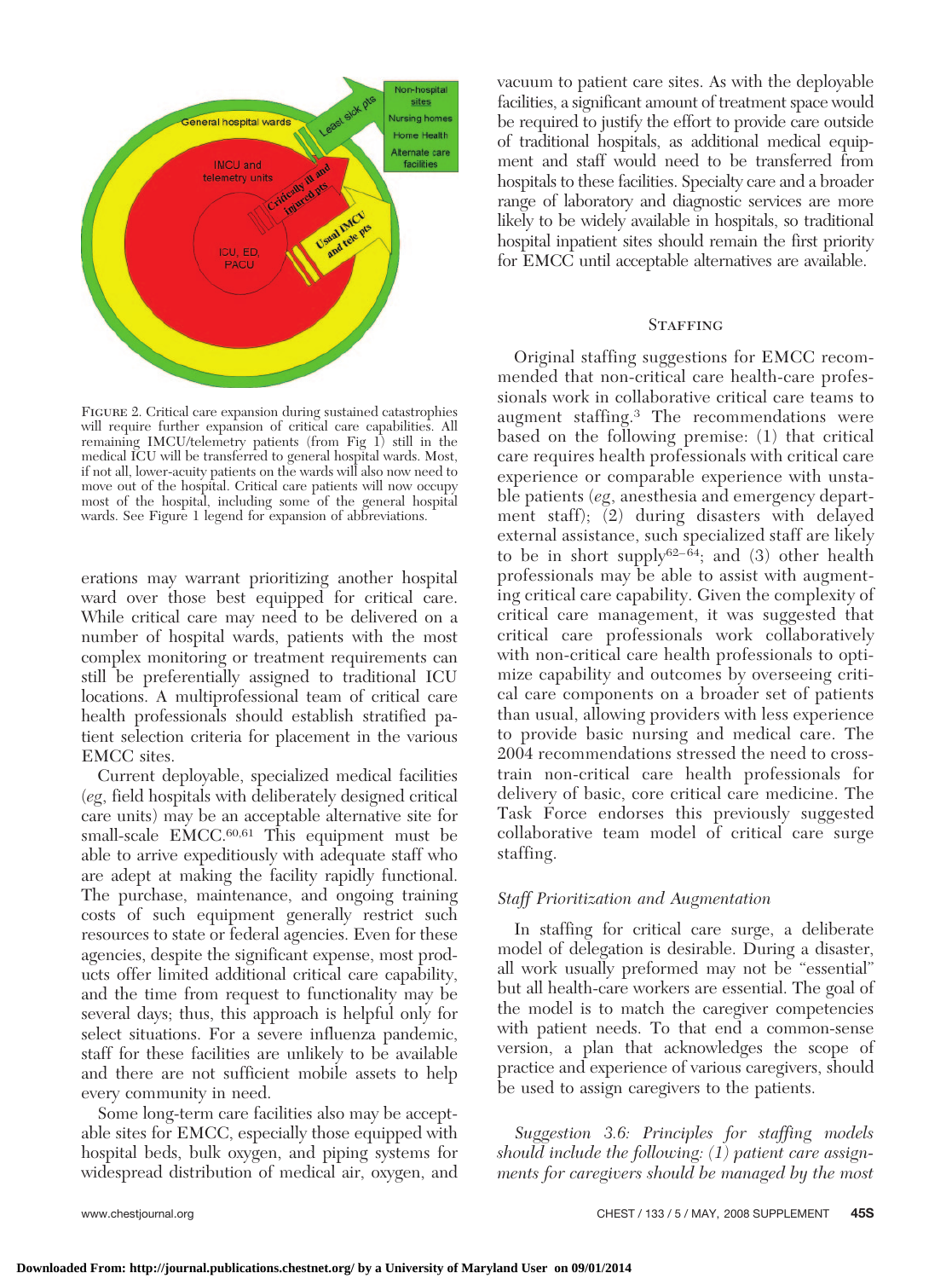*experienced clinician available; (2) assignments should be based on staff abilities and experience; (3) delegation of duties that usually lie within the scope of some workers' practice to different health-care workers may be necessary and appropriate under surge conditions; and (4) systematic efforts to reduce care variability, procedure complications, and errors of omission must be used when possible.*

#### *Physicians*

The use of specially trained physicians to care for critically ill patients is becoming the norm for ICUs and has been recommended as a model to improve critical care for the future.65 Intensivists come from a variety of backgrounds, including internal medicine, subspecialty-trained internists (most commonly pulmonologists, but also cardiologists, nephrologists, and infectious disease specialists), anesthesiologists, emergency medicine physicians, and general or specialty-trained surgeons. During EMCC implementation, all will be called on to provide care for an overwhelming number of critically ill patients.

Intensivist resources are already limited in most facilities,<sup>66</sup> so an EMCC model relying solely on intensivists for primary physician management would be impractical at most hospitals. Other physicians can assist with the care of critically ill patients. Most physicians' training includes time in ICUs, and many have even spent several months on critical care services. This previous experience may prove invaluable in a mass care setting.

To enhance the availability of critical care physicians to supervise care of many additional critically ill patients and to be immediately present at the bedside of unstable patients, willing nonintensivists should be encouraged to participate in critical care teams. Collaborative teams of nonintensivists and intensivists can be designed similarly to physician ICU teams used by most critical care training programs, thus ensuring a strong clinician presence in all areas providing EMCC. The level of independence of nonintensivists should be commensurate with their recent critical care experience. Availability of specialist physicians to participate will be situation dependent. Willing general and subspecialty internists and pediatricians, hospitalists, anesthesiologists, surgeons, emergency physicians, and obstetricians could be assigned to care for up to six critically ill patients each, with intensivists overseeing four to eight of these nonintensivist clinicians (up to 48 patients, depending on their experience). The expansion of physician services may be submaximal early in the scenario until the less-experienced nonintensivists develop the competence and confidence to care for these patients with increasing independence.

#### *Registered Nurses*

Those most experienced in the charge nurse role should be identified because they are likely to be the best prepared to quickly match patient needs and caregiver capabilities. Critical care charge nurses are expert at assigning patient beds based on acuity and anticipating abilities of nurses based on experience level. The charge nurse could assign critical care nurses to oversee a deliberately constructed "pod" of patients and mentor non-critical care caregivers assigned to the pod. The charge nurse would assign patients and caregivers to pods but would then rely on the critical care nurses of the pod to assign specific patients to non-critical care nurses in his/her group. The critical care nurses would care for the most challenging patients and be available to assist the non-critical care nurses as needed. Health-care workers without a nursing background could assist with general activities that fall under the purview of nursing responsibilities (*eg*, patient turning, bathing, vital sign monitoring) but which not only nurses can provide.

Another option would be to assign critical care nurses to all patients while other health-care personnel would be assigned to deliver specific care functions for a group of patients rather than providing a broad range of critical care services for one or several patients. Non-critical care nurses and pharmacists could be responsible for medication delivery; and paramedics, if available, could be assigned to airway maintenance. A hybrid of the "pod" and "functional" options could also be used. Health-care workers with less specific critical care functional expertise but broad health-care knowledge (*eg*, physical therapists, social workers, nutrition specialists, occupational therapists) can assist nurses with general patient care, and those with "functional" expertise can provide such services. No matter what option used, the critical care charge nurse will provide oversight and work closely with the rest of the critical care team overseeing care management.

Caregivers assisting nurses at the bedside must have a core set of competencies in order to not only provide quality care, but also protect themselves and others. The skill set requires at a minimum the following: (1) infection control practices; (2) physical care activities (*eg*, patient turning and cleaning); (3) suctioning and artificial airway maintenance; (4) vital signs and monitoring equipment; (5) Foley catheter care and management of bodily wastes; and (6) delivery of medications and nutrition (when applicable) through enteral tubes and use of IV pumps (if available).

#### *Respiratory Therapists*

Staffing of respiratory therapists in the ICU can be accomplished based on a model that combines pa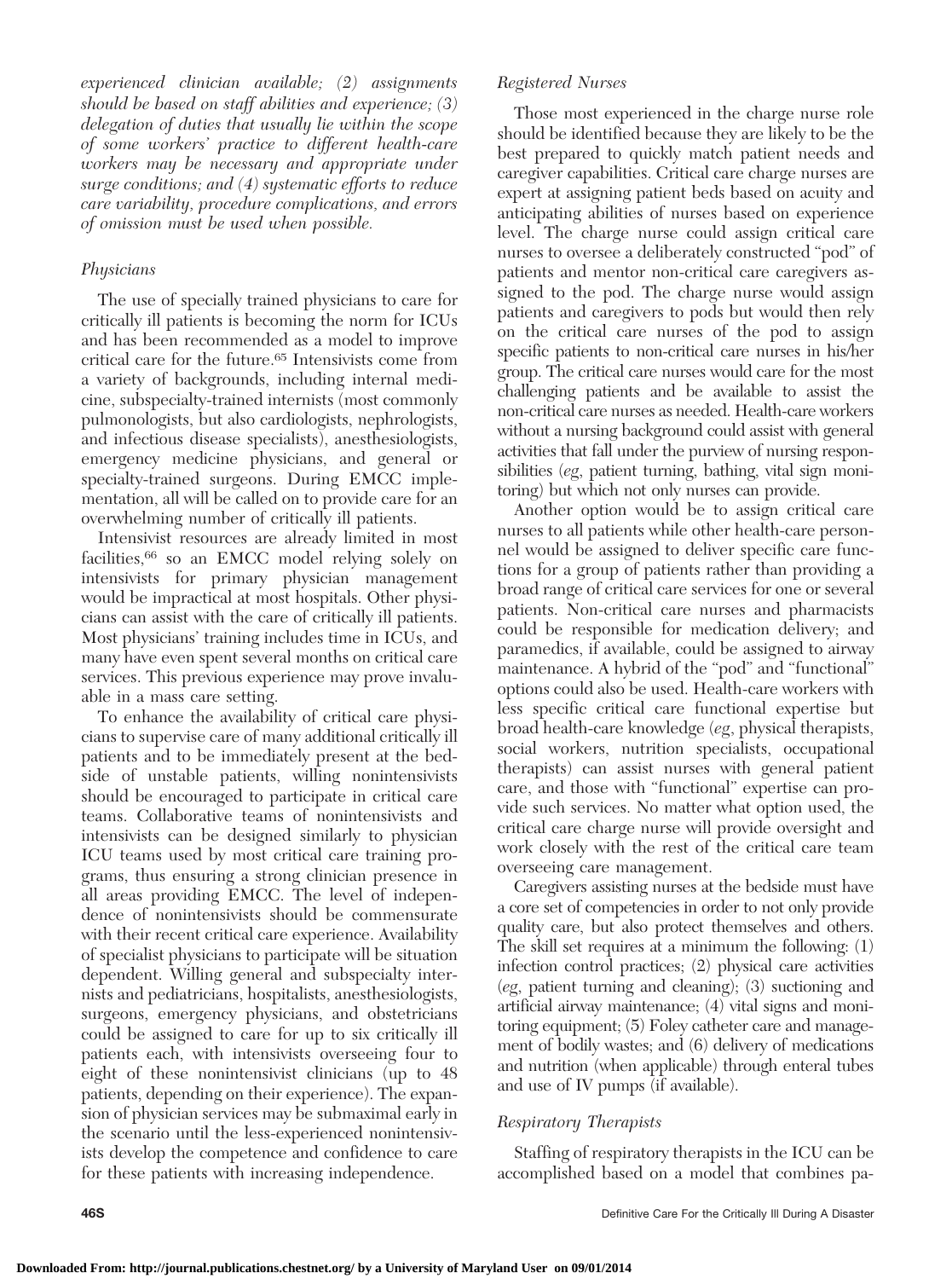tient severity of illness along with required respiratory care procedures.67 As an example of time and skill needs, the American Association for Respiratory Care Uniform Reporting Manual details the time required for care rendered by respiratory therapists, from monitoring the mechanically ventilated patient (often referred to as the *patient ventilator system check*) to delivery of a metered-dose inhaler.<sup>68</sup> Under normal circumstances, one respiratory therapist routinely cares for four to six ICU patients receiving mechanical ventilation. This care includes evaluation of patient/ventilator interaction, assessment for weaning, airway care, delivery of inhaled medications, blood sampling for blood gas analysis, and therapy for secretion mobilization.

In a scenario where nearly all of the additional patients have severe respiratory failure, several staffing models are possible. The first reduces the intensity of care and at the same time increases the number of patients receiving mechanical ventilation per respiratory therapist to eight or nine. Under these circumstances, therapy would be triaged and the less crucial care processes omitted by necessity. If this strategy is still insufficient to meet need, a critical care respiratory therapist could supervise one to three non-critical care respiratory therapists (RTs). The critical care RT should perform the more complex tasks and be available to supervise the non-critical care RT staff. This supervision will be most needed when the staff is first undertaking simpler tasks, including suctioning of the airway, delivery of aerosolized bronchodilators, and circuit maintenance; after they are observed to competently perform the tasks, the intensity of supervision can be decreased. This model would allow one critical care RT and one non-critical care RT to care for perhaps 12 to 14 patients.

If need is still unmet, non-respiratory care allied health professionals (*eg*, occupational therapists, physical therapists) could perform such tasks as airway suctioning, oxygen saturation checks, or metered-dose inhaler administration. This approach has been suggested and even underwent initial evaluation by University of Colorado investigators.69 Their model uses a digital video disk to deliver just-in-time training to the recruited non-respiratory health-care workers. This strategy is attractive because it allows for drawing staff from a larger pool of available candidates, and theoretically it would not require recurrent training, which is difficult to sustain for large numbers of health-care workers. Of course, a better option would be to cross-train allied health-care workers recurrently with the materials, and then use the digital video disk also as a refresher during the disaster response. Whether this just-in-time strategy alone is effective at preparing staff to competently perform basic airway care procedures, especially during outbreaks of respiratory-transmitted pathogens, requires further investigation.

## *Pharmacists*

Critical care-trained pharmacists will be in short supply; in many institutions, pharmacy staffing does not provide for dedicated ICU support during usual operations. Shifting an emphasis to EMCC may therefore require repurposing of general pharmacy staff.

The two-tiered approach may be applied to these professionals as well. Critical care-trained pharmacists would oversee pharmacists inexperienced with the critical care setting in such an approach, which could also include use of pharmacy technicians. This approach would allow concentration of support and expertise in the critical care area. In addition, pharmacy support of critical care requires frequent reassessment of drugs in the main pharmacy to ensure smooth delivery of medications along the supply chain. Therefore, pharmacists from all health-system pharmacies in the same geographic location should work together, ideally in coordination with regional health emergency planners, to efficiently redistribute scarce pharmaceutical resources when possible.

All of these staffing models assume that reassigning non-critical care health professionals to assist with critical care will benefit additional critically ill patients. However, staffing in other areas may suffer as a result of these strategies. Critical care requires fewer patients per staff member. More total staff will therefore be necessary to staff the entire hospital when critical care is expanding to nontraditional critical care treatment areas. Staffing for EMCC could increase the number of patients per available staff member for non-critically ill patients if EMCC staffing goes unchecked. The allocation of staff for non-critical care and EMCC services must be dynamic and be matched to the circumstances of the disaster to ensure that the fewest patients are harmed by staffing shortages.

## Immediate Challenges To Implementing EMCC

The Task Force is the second large North American effort to issue suggestions for mass casualty critical care. The concepts for augmenting critical care have become increasingly mature over the past decade, but their impact on local hospital preparedness efforts is unknown and implementation is likely limited. EMCC has been developed by senior, experienced critical care and disaster medicine experts, but the suggestions remain untested for civilian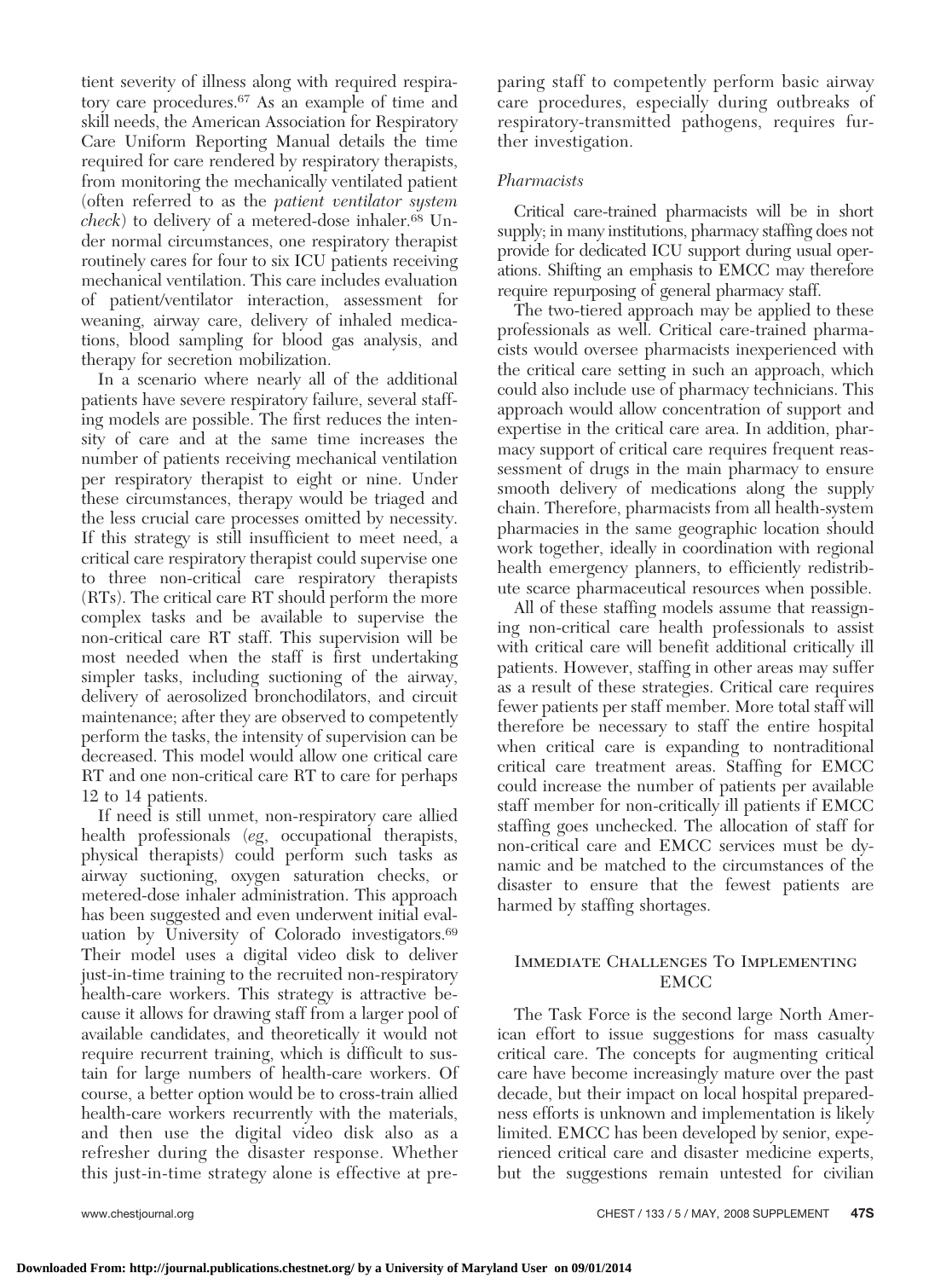disasters in countries with modern health-care systems. The lack of evidence for EMCC as a guide for preparedness and response may reduce acceptance by clinicians.70

Many reimbursement, regulatory, and liability questions remain unanswered. Clinicians and hospitals generally want to assist with disaster preparedness and response; nevertheless, perceived risk of adverse action for deliberately modifying processes of care may make many shy away from planning for EMCC. A core Western societal expectation of health care is the nearly limitless provision of critical care to those who need and want it; EMCC necessitates significant deviation from this expectation. Emergency powers or legislative efforts must therefore provide indemnity to health professionals following EMCC principles in good faith. Policymakers must ensure that EMCC-relevant issues are prioritized for legislative consideration.

EMCC was developed by professionals committed to improving medical outcomes for our communities during disasters. Despite best intentions, EMCC has essentially been conceived of and modified in forums devoid of nonprofessionals. EMCC and its underlying ethical and resource assumptions must be brought to community discussions for evaluation and modification so that it can be improved by incorporating additional perspectives and ideas. These efforts will be necessary for community support and acceptance, which will be paramount for EMCC implementation during a disaster.

EMCC requires training of staff, but training health-care workers in unfamiliar procedures and processes for infrequent events is fraught with difficulty. Health-care professionals have numerous training mandates, and it will be difficult to make EMCC training an ongoing priority. Within the realities of competing training obligations, strategies must be developed to still provide acceptable levels of training for EMCC. These strategies must take into consideration the expected attrition of knowledge and competency resulting from disuse of skills. Strategies must also anticipate the need to incorporate periodically updated EMCC recommendations.

Despite these challenges, mass critical care events could happen tomorrow or even today. We cannot wait to develop perfect surge strategies because the first time the modern North American health-care system faces mass critical care may prove catastrophic. We must be prepared to implement surge strategies based on contemporary knowledge, experience, and expert opinion.

#### **APPENDIX**

#### *Task Force Members in Alphabetical Order*

Capt. Dennis Amundson, MD, USN, San Diego, CA; Capt. Michael B. Anderson, RN, MHA, CNAA, Department of Homeland Security, Washington, DC; Robert Balk, MD, Rush University Medical Center, Chicago, IL; Tom Baudendistel, MD, California Pacific Medical Center, San Francisco, CA; Ken Berkowitz, MD, VHA National Center For Ethics in Health Care, New York, NY; Michael Bourisaw, BS (Steering Committee), American College of Chest Physicians, Northbrook, IL; Dana Braner, MD, Doernbecher Children's Hospital, Portland, OR; Suzanne Burns, RN, MSN, RRT, University of Virginia Health System, Charlottesville, VA; Michael D. Christian, MD, FRCPC (Steering Committee), University of Toronto, Toronto, ON, Canada; J. Randall Curtis, MD, MPH, Harborview Medical Center, Seattle, WA; Asha Devereaux, MD (Steering Committee), Sharp Coronado Hospital, San Diego, CA; Jeffery Dichter, MD (Steering Committee), Presbyterian Hospital, Albuquerque, NM; Nancy Dubler, LLB (Steering Committee), Montefiore Medical Center, Bronx, NY; Brian Erstad, PharmD (Steering Committee), University of Arizona Medical Center, Tucson, AZ; J. Christopher Farmer, MD, Mayo School of Graduate Medical Education, Rochester, MN; James Geiling, MD (Steering Committee), VA Medical Center, White River Junction, VT; Dan Hanfling, MD, Inova Fairfax Hospital, Falls Church, VA; John Hick, MD (Steering Committee), Hennepin County Medical Center, Minneapolis, MN; Capt. Ann Knebel, RN, DNSc, Department of Health and Human Services, Washington, DC; John Krohmer, MD, Department of Homeland Security, Washington, DC; Capt. Deborah Levy, PhD, MPH (Steering Committee), Centers for Disease Control and Prevention, Atlanta, GA; Henry Masur, MD, National Institutes of Health, Bethesda, MD; Justine Medina RN, MS (Steering Committee), American Association of Critical Care Nursing, Aliso Viejo, CA; Nicki Pesik, MD (Steering Committee), Centers for Disease Control and Prevention, Atlanta, GA; Jim Pile, MD, The Cleveland Clinic, Cleveland, OH; Tia Powell, MD, New York State Task Force on Life and the Law, New York, NY; Lewis Rubinson, MD, PhD (Steering Committee), Harborview Medical Center, Seattle, WA; Christian Sandrock, MD, MPH, University of California-Davis, Davis, CA; Richard Serino, BS, Boston Emergency Medical Services, Boston, MA; Lewis Soloff, MD, New York City Department of Health and Mental Hygiene, New York, NY; Daniel Talmor, MD, MPH, Beth Israel Deaconess Medical Center, Boston, MA; Alvin Thomas Jr, MD, Howard University Hospital, Washington, DC; Richard Waldhorn, MD, University of Pittsburgh Medical Center, Baltimore, MD; Mark Woodhead, MD, Guidelines Director, European Respiratory Society; Robert Wise, MD, The Joint Commission, Chicago, IL; Randy Wax, MD, Mount Sinai Hospital, Toronto, ON, Canada; Kevin Yeskey, MD (Steering Committee), Department of Health and Human Services, Washington, DC.

#### **REFERENCES**

- 1 Gomersall CD, Tai DY, Loo S, et al. Expanding ICU facilities in an epidemic: recommendations based on experience from the SARS epidemic in Hong Kong and Singapore. Intensive Care Med 2006; 32:1004 –1013
- 2 Roccaforte JD, Cushman JG. Disaster preparation and management for the intensive care unit. Curr Opin Crit Care 2002; 8:607– 615
- 3 Rubinson L, Nuzzo JB, Talmor DS, et al. Augmentation of hospital critical care capacity after bioterrorist attacks or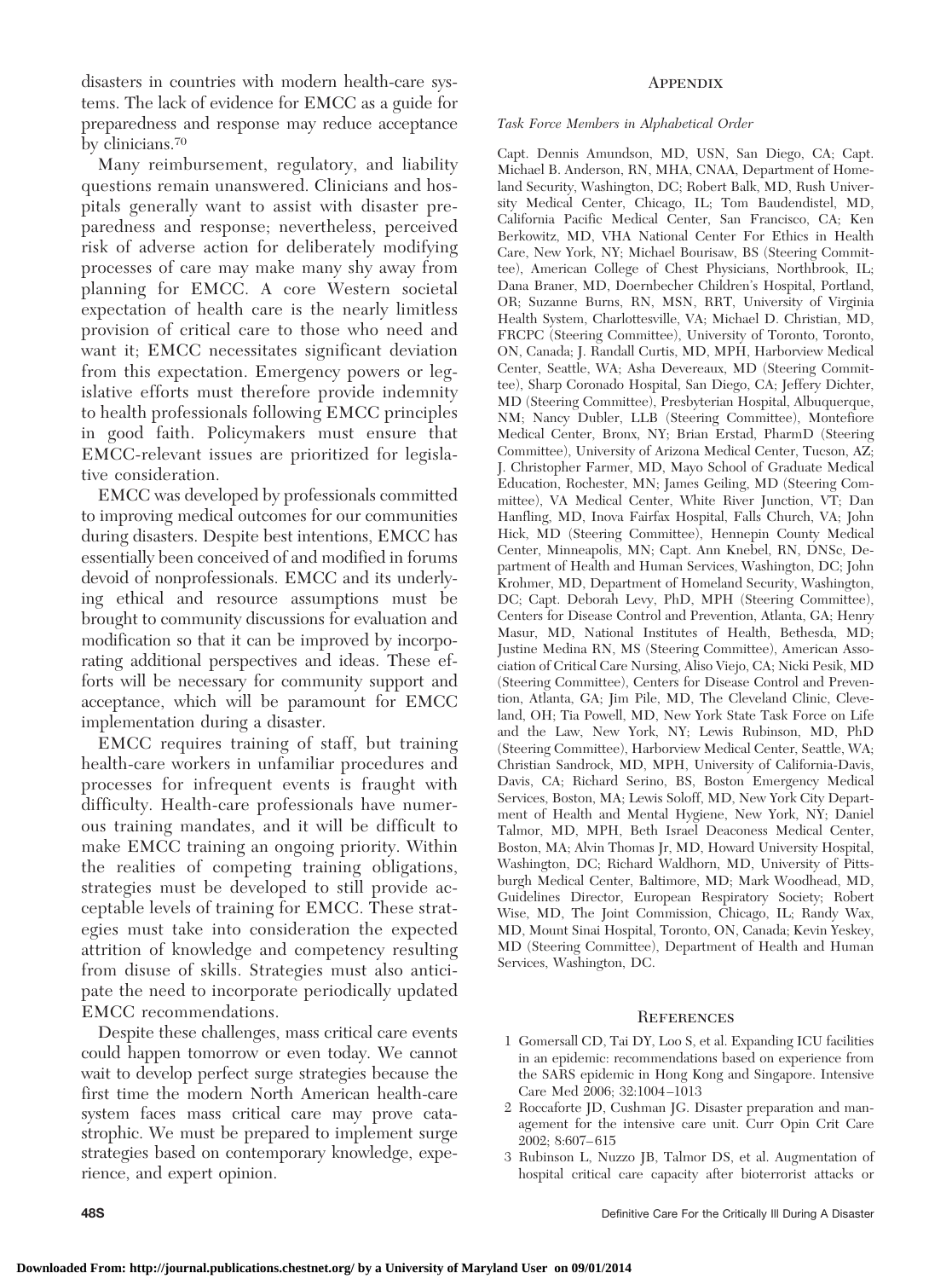epidemics: recommendations of the Working Group on Emergency Mass Critical Care. Crit Care Med 2005; 33: 2393–2403

- 4 Booth CM, Stewart TE. Severe acute respiratory syndrome and critical care medicine: the Toronto experience. Crit Care Med 2005; 33(1 Suppl):S53–S60
- 5 Rubinson L, O'Toole T. Critical care during epidemics. Crit Care 2005; 9:311–313
- 6 Sariego J. CCATT: a military model for civilian disaster management. Disaster Manag Response 2006; 4:114 –117
- 7 Farmer JC, Carlton PK Jr. Providing critical care during a disaster: the interface between disaster response agencies and hospitals. Crit Care Med 2006; 34(3 Suppl):S56 –S59
- 8 Hawryluck L, Lapinsky SE, Stewart TE. Clinical review. Crit Care 2005; 9:384 –389
- 9 Anderson TA, Hart GK, Kainer MA. Pandemic influenzaimplications for critical care resources in Australia and New Zealand. J Crit Care 2003; 18:173–180
- 10 Menon DK, Taylor BL, Ridley SA. Modeling the impact of an influenza pandemic on critical care services in England. Anaesthesia 2005; 60:952–954
- 11 Hick JL, O'Laughlin DT. Concept of operations for triage of mechanical ventilation in an epidemic. Acad Emerg Med 2006; 13:223–229
- 12 Kvetan V. Critical care medicine, terrorism and disasters: are we ready? Crit Care Med 1999; 27:873– 874
- 13 National planning scenarios: created for use in national, federal, state, and local homeland security preparedness activities. Available at: media.washingtonpost.com/wp-srv/nation/nationalsecurity/ earlywarning/NationalPlanningScenariosApril2005.pdf. Accessed April 4, 2008
- 14 Cook A. The dangers of stockpiling: planning rules change as hospitals brace for potential disasters. Mater Manag Health Care 2007; 16:32–34
- 15 Moon S. Taking cost off supply shelf: healthcare turning to supply chain management techniques honed by retail, manufacturing to limit inventory, slash expenses. Mod Healthc 2004; 34:26 –28
- 16 Brower RG, Lanken PN, MacIntyre N, et al. Higher versus lower positive end-expiratory pressures in patients with the acute respiratory distress syndrome. N Engl J Med 2004; 357:327–336
- 17 Austin PN, Campbell RS, Johannigman JA, et al. Imposed work of breathing during ventilator failure. Respir Care 2002; 47:667– 674
- 18 Osterholm MT. Preparing for the next pandemic. N Engl J Med 2005; 352:1839 –1842
- 19 Neyman G, Irvin CB. A single ventilator for multiple simulated patients to meet disaster surge. Acad Emerg Med 2006; 13:1246 –1249
- 20 Paladino L, Silverberg M, Charchaflieh JG, et al. Increasing ventilator surge capacity in disasters: ventilation of four adult-human-sized sheep on a single ventilator with a modified circuit. Resuscitation 2008; 77:121–126
- 21 Rubinson L, Branson RD, Pesik N, et al. Positive-pressure ventilation equipment for mass casualty respiratory failure. Biosecur Bioterror 2006; 4:183–194
- 22 Dacey MJ. Tragedy and response: the Rhode Island nightclub fire. N Engl J Med 2003; 349:1990 –1992
- 23 Maheshwari V, Paioli D, Rothaar R, et al. Utilization of noninvasive ventilation in acute care hospitals: a regional survey. Chest 2006; 129:1226 –1233
- 24 Centers for Disease Control and Prevention. Strategic national stockpile. Available at: http://www.bt.cdc.gov/stockpile/. Accessed November 1, 2007
- 25 American Association for Respiratory Care guidelines for acquisition of ventilators to meet demands for pandemic flu

and mass casualty incidents. Available at: http://www.aarc.org/ resources/vent\_guidelines.pdf. Accessed July 28, 2006

- 26 Gruber PC, Gomersall CD, Joynt GM. Avian influenza (H5N1): implications for intensive care. Intensive Care Med 2006; 32:823– 829
- 27 American Association for Respiratory Care guidelines for acquisition of ventilators to meet demands for pandemic flu and mass casualty incidents with addendum. Available at: http://www.aarc.org/resources/vent\_guidelines\_08.pdf. Accessed February 27, 2008
- 28 Girou E, Brun-Buisson C, Taille S, et al. Secular trends in nosocomial infections and mortality associated with noninvasive ventilation in patients with exacerbation of COPD and pulmonary edema. JAMA 2003; 290:2985–2991
- 29 Kramer N, Meyer TJ, Meharg J, et al. Randomized, prospective trial of noninvasive positive pressure ventilation in acute respiratory failure. Am J Respir Crit Care Med 1995; 151: 1799 –1806
- 30 Antonelli M, Conti G, Esquinas A, et al. A multiple-center survey on the use in clinical practice of noninvasive ventilation as a first-line intervention for acute respiratory distress syndrome. Crit Care Med 2007; 35:18 –25
- 31 Girard TD, Bernard GR. Mechanical ventilation in ARDS: a state-of-the-art review. Chest 2007; 131:921–929
- 32 Maheshwari V, Paioli D, Rothaar R, et al. Utilization of noninvasive ventilation in acute care hospitals: a regional survey. Chest 2006; 129:1226 –1233
- 33 Han F, Jiang YY, Zheng JH, et al. Noninvasive positive pressure ventilation treatment for acute respiratory failure in SARS. Sleep Breath 2004; 8:97–106
- 34 Cheung TM, Yam LY, So LK, et al. Effectiveness of noninvasive positive pressure ventilation in the treatment of acute respiratory failure in severe acute respiratory syndrome. Chest 2004; 126:845– 850
- 35 Fowler RA, Guest CB, Lapinsky SE, et al. Transmission of severe acute respiratory syndrome during intubation and mechanical ventilation. Am J Respir Crit Care Med 2004; 169:1198 –1202
- 36 Hui DS, Hall SD, Chan MT, et al. Noninvasive positivepressure ventilation: an experimental model to assess air and particle dispersion. Chest 2006; 130:730 –740
- 37 Stoller JK, Stefanak M, Orens D, et al. The hospital oxygen supply: an "O2K" problem. Respir Care 2000; 45:300 –305
- 38 Friesen RM, Raber MB, Reimer DH. Oxygen concentrators: a primary oxygen supply source. Can J Anaesth 1999; 46: 1185–1190
- 39 AIA Facility Guidelines Institute guidelines for design and construction of health care facilities. Washington, DC: American Institute of Architects, 2006
- 40 Medical gas and vacuum systems. Plumb Syst Design 2006;  $5:44 - 50$
- 41 Gjerde GE. Retrograde pressurization of a medical oxygen pipeline system: safety backup or hazard? Crit Care Med 1980; 8:219 –221
- 42 Ritz RH, Previtera JE. Oxygen supplies during a mass casualty situation. Respir Care 2008; 53:215–224
- 43 National Fire Protection Association. Standard for the storage, use, and handling of compressed gases and cryogenic fluids in portable and stationary containers, cylinders, and tanks. Quincy, MA: National Fire Protection Association, 2005
- 44 National Fire Protection Association. NFPA 99: standard for health care facilities. Quincy, MA: National Fire Protection Association, 2005
- 45 Barbera J, Macintyre A, eds. Medical surge capacity and capability: a management system for integrating medical and health resources during large-scale emergencies. Alexandria, VA: CNA Corporation, 2004